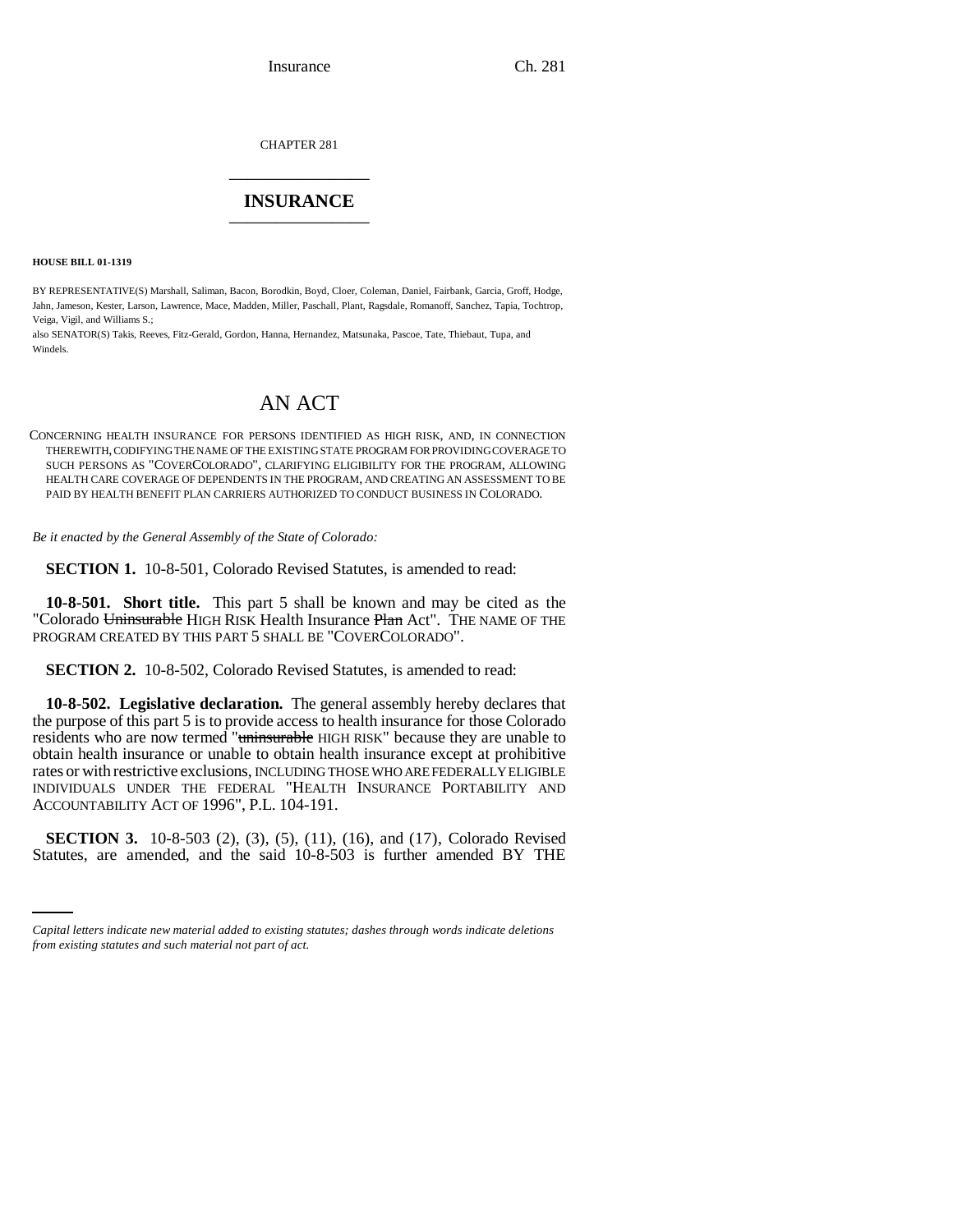# ADDITION OF THE FOLLOWING NEW SUBSECTIONS, to read:

**10-8-503. Definitions.** As used in this part 5, unless the context otherwise requires:

(2) "Benefit plan" means the coverage of the health insurance to be offered under the plan PROGRAM to eligible persons.

(3) "Board" means the board of directors of the Colorado uninsurable health insurance plan COVERCOLORADO PROGRAM.

(5) "Eligible individual" means ONE OF THE FOLLOWING:

(a) A resident of this state who meets the eligibility requirements established in this part 5, whether or not such resident is legally responsible for the payment of medical expenses incurred on such resident's behalf. SET FORTH IN SECTION 10-8-513; OR

(b) AN INDIVIDUAL WHO MEETS THE ELIGIBILITY REQUIREMENTS SET FORTH IN SECTION 10-8-513.5.

(6.8) "GROUP HEALTH PLAN" SHALL HAVE THE SAME MEANING AS "GROUP PLAN" AS SET FORTH IN SECTION 10-16-105.5 (1) (a).

(10.5) "INSURER" MEANS ANY ENTITY THAT PROVIDES GROUP OR INDIVIDUAL HEALTH BENEFIT PLANS, AS DEFINED IN SECTION 10-16-102 (21), SUBJECT TO STATE INSURANCE REGULATION IN THIS STATE, AS WELL AS ANY ENTITY THAT DIRECTLY OR INDIRECTLY PROVIDES STOP-LOSS OR EXCESS LOSS INSURANCE TO A SELF-INSURED GROUP HEALTH PLAN INCLUDING A PROPERTY AND CASUALTY INSURANCE COMPANY.

(11) "Insured" means an eligible individual who has been accepted into the plan and who is receiving health coverage under the plan.

(16) "Plan" means the Colorado uninsurable health insurance plan created by this part 5.

(16.5) "PARTICIPANT" MEANS AN ELIGIBLE INDIVIDUAL OR ELIGIBLE DEPENDENT WHO HAS BEEN ACCEPTED INTO THE PROGRAM AND WHO IS RECEIVING HEALTH COVERAGE UNDER THE PROGRAM.

(17) "Plan of operation" means the plan to create and operate the Colorado uninsurable health insurance plan PROGRAM, including bylaws and operating rules that are adopted by the board pursuant to this part 5.

(17.3) "PROGRAM" OR "COVERCOLORADO" MEANS COVERCOLORADO AND ITS ADMINISTRATION AND IMPLEMENTATION OF THE HEALTH BENEFIT PLANS PERMITTED UNDER THIS PART 5.

**SECTION 4.** 10-8-504, Colorado Revised Statutes, is amended to read:

**10-8-504. Program - operation.** There is hereby created a nonprofit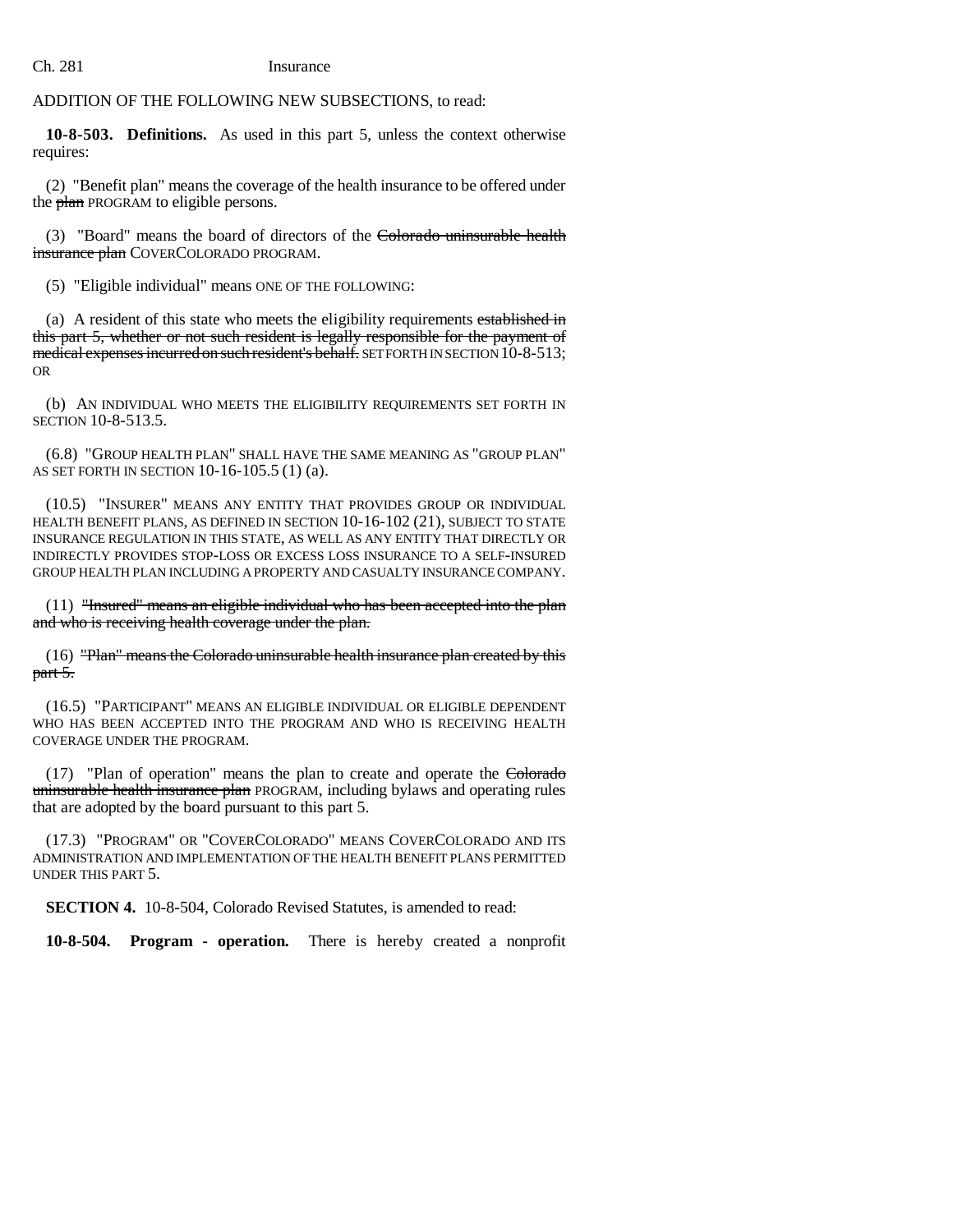unincorporated public entity known as the Colorado uninsurable health insurance plan COVERCOLORADO. The operation of such plan THE PROGRAM shall be governed by the board of directors of the Colorado uninsurable health insurance plan COVERCOLORADO created pursuant to section 10-8-505. The Colorado uninsurable health insurance plan COVERCOLORADO is an instrumentality of the state; except that the debts and liabilities of the plan PROGRAM shall not constitute debts and liabilities of the state, and neither the plan PROGRAM nor the board shall be an agency of state government.

**SECTION 5.** 10-8-505 (1), (2), and (3), Colorado Revised Statutes, are amended to read:

**10-8-505. Board of directors.** (1) There is hereby created the board of directors of the Colorado uninsurable health insurance plan COVERCOLORADO, consisting of seven members.

(2) (a)  $S<sub>ix</sub>$  SEVEN board members shall be appointed by the governor with the consent of the senate. These members shall serve for terms of four years; except that, of those members initially appointed, two shall serve for terms of two years, two shall serve for terms of three years, and two shall serve for terms of four years. The governor shall appoint a qualified person to fill any vacancy on the board for the remainder of any unexpired term. These board members shall be appointed as follows: Three FOUR shall be representatives of carriers, one of which shall be a representative of a health maintenance organization, and one of which shall be a representative of a sickness and accident insurance carrier, AND ONE OF WHICH SHALL BE A REPRESENTATIVE OF A STOP-LOSS OR EXCESS LOSS INSURANCE CARRIER; one shall be a member who is a medical professional who specializes in chronic disease; and two shall be members from among individuals eligible to be WHO CURRENTLY ARE insured OR WHO HAVE BEEN INSURED under the plan PROGRAM as defined in this part 5 and who are not associated with the medical profession, any hospital, or any carrier.

(b) One member of the board shall be a member of the general assembly who shall serve for a term of two years. The initial appointee shall be a member of the senate appointed by the president of the senate, the next appointee shall be a member of the house of representatives appointed by the speaker of the house of representatives, and thereafter such appointment shall rotate in like manner between the senate and the house of representatives.

(3) The commissioner or his OR HER designee AND A MEMBER OF THE GENERAL ASSEMBLY shall serve as  $a$  an ex officio nonvoting member MEMBERS of the board. THE INITIAL APPOINTEE OF THE GENERAL ASSEMBLY SHALL BE A MEMBER OF THE SENATE APPOINTED BY THE PRESIDENT OF THE SENATE, THE NEXT APPOINTEE SHALL BE A MEMBER OF THE HOUSE OF REPRESENTATIVES APPOINTED BY THE SPEAKER OF THE HOUSE OF REPRESENTATIVES, AND THEREAFTER SUCH APPOINTMENT SHALL ROTATE IN LIKE MANNER BETWEEN THE SENATE AND THE HOUSE OF REPRESENTATIVES.

**SECTION 6.** 10-8-506 (1), Colorado Revised Statutes, is amended to read:

**10-8-506. Board - powers and duties.** (1) The board shall be the governing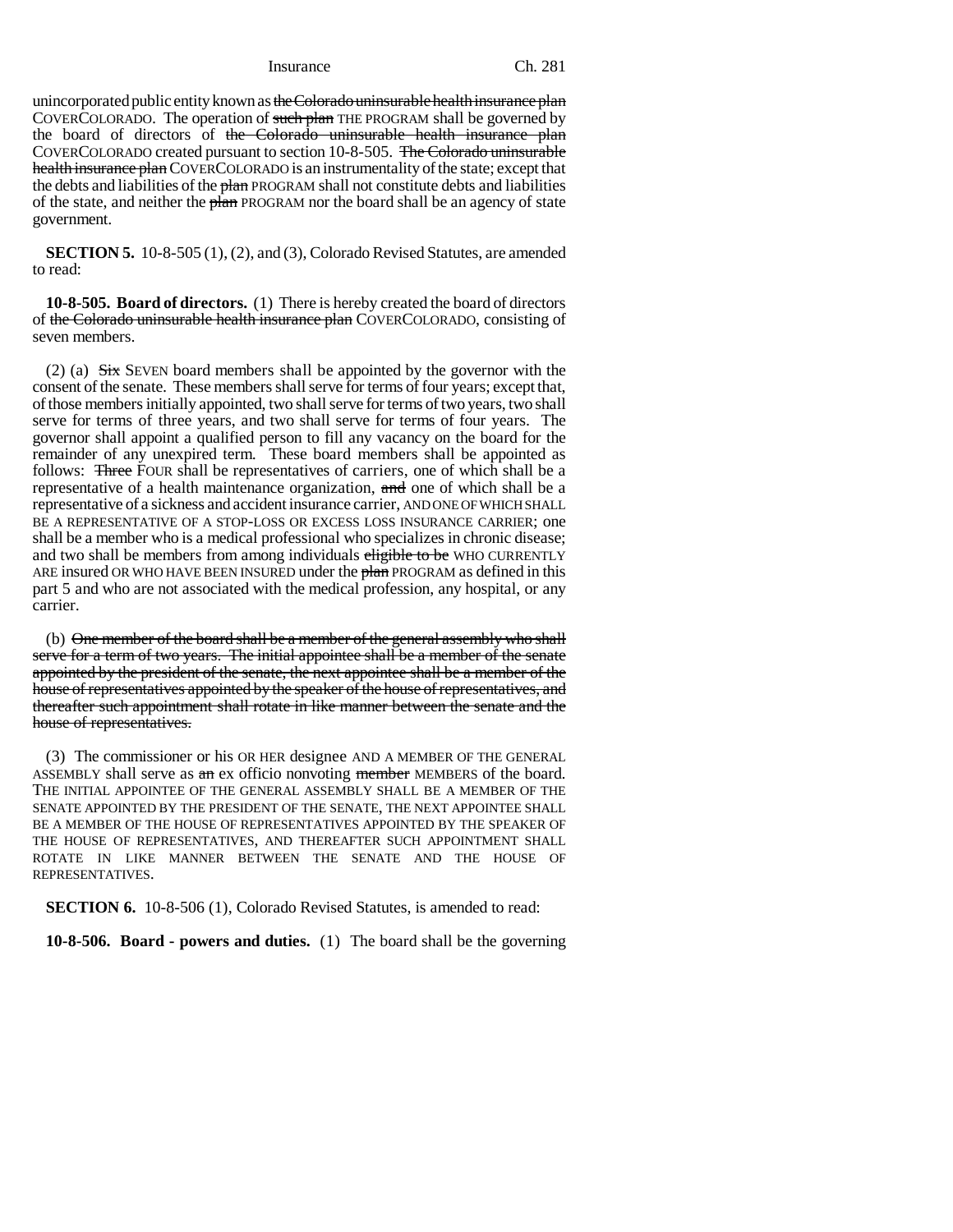body of the plan PROGRAM and shall have all powers necessary to implement the provisions of this part 5. In addition, the board shall have the specific authority to:

(a) Enter into such contracts as are necessary or proper to carry out the provisions and purposes of this part 5 including contracts with appropriate administrative staff, consultants, and legal counsel. In addition, the board shall have the authority, with the approval of the commissioner, to enter into contracts with other states with similar plans for the joint performance of common administrative functions or with persons or other organizations for the performance of administrative functions. No contract entered into pursuant to this paragraph (a) shall be subject to the provisions of article 103 of title 24, C.R.S.

(b) Sue or be sued, including taking any legal actions as necessary or proper on behalf of the plan PROGRAM;

(c) Take such legal action as necessary to avoid the payment of improper claims against the plan PROGRAM or to defend the coverage provided by or through the plan PROGRAM;

(d) Establish appropriate rates, rate schedules, rate adjustments, expense allowances, agent referral fees, claim reserve formulas, stop-loss ratios, means tests, and any other actuarial functions appropriate to the operation of the plan PROGRAM. Rates and rate schedules may be adjusted by the board for appropriate risk factors such as age and area variation in claim costs, and the board shall take into consideration appropriate risk factors in accordance with established actuarial underwriting practices. Claim reserves shall be based upon accepted actuarial practices.

(e) Establish an ONE OR MORE appropriate HEALTH benefit plan design DESIGNS with cost-containment controls, which shall MAY include but not be limited to preadmission review, case management, utilization reviews, exclusions or limitations with respect to treatment and services including capitated managed care for certain insureds PARTICIPANTS, and insured PARTICIPANT deductibles. The presence, the nature, or the conduct of any such cost containment controls may not be the basis for any civil liability in any legal action whether alleging personal injury or otherwise, unless injury results from willful and wanton misconduct.

(e.5) Establish such procedures and standards for the subsidization of premiums, deductibles, and other policy expenses of qualified insureds PARTICIPANTS as may be appropriate to accomplish the purposes of this part 5. For the purposes of this subsidization program, the board may request the submittal of such documentation by eligible individuals as it deems necessary. including the submittal of Colorado state income tax returns.

(f) Oversee the issuance of policies of insurance and certificates or evidences of coverage in accordance with the requirements of this part 5;

(g) Appoint appropriate legal, actuarial, and other committees as necessary to provide technical assistance in the operation of the plan PROGRAM, policy development, and other contract design and in any other function within the authority of the plan PROGRAM;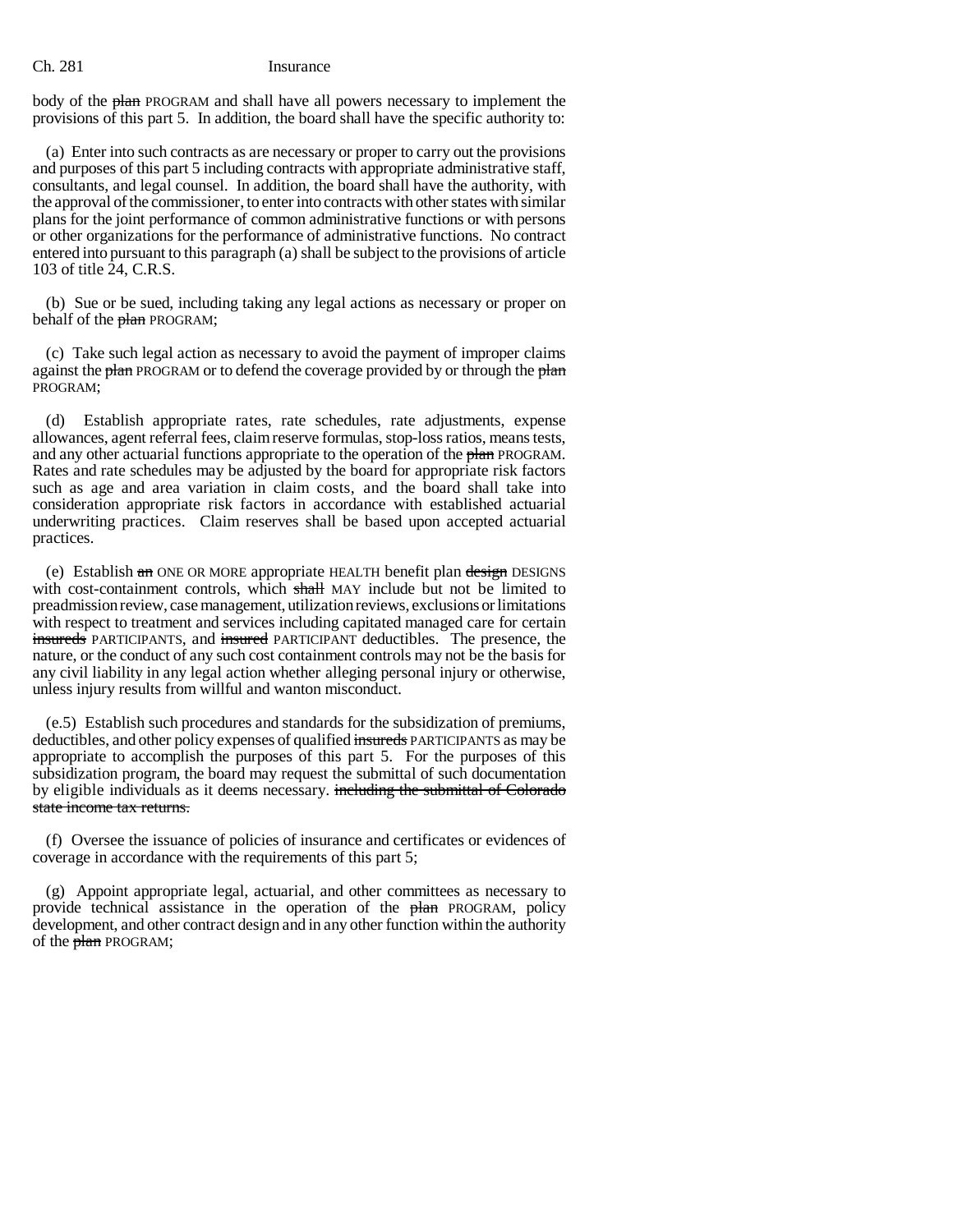(g.5) Develop a list of medical or health conditions the existence or history of which PRESUMPTIVELY makes an individual eligible for participation in the plan PROGRAM without first requiring application to a carrier for health coverage;

(h) (Deleted by amendment, L. 92, p. 1504, § 4, effective April 16, 1992.)

(i) Borrow money to effect the purposes of this part 5. Any notes or other evidence of indebtedness of the plan PROGRAM not in default shall be legal investments for carriers and may be carried as admitted assets.

(j) Establish conditions and procedures for reinsuring risks under this part 5;

(k) (Deleted by amendment, L. 97, p. 615, § 3, effective July 1, 1997.)

(l) ASSESS SPECIAL FEES AGAINST INSURERS FOR THE CONTINUOUS OPERATION OF THE PROGRAM, AS PROVIDED IN SECTION 10-8-530 (1.5);

(m) ESTABLISH PROCEDURES FOR THE REASONABLE ADVANCE NOTICE TO INTERESTED PARTIES OF THE AGENDA FOR MEETINGS OF THE BOARD; AND

(n) ACCEPT AND EXPEND GIFTS, GRANTS, AND DONATIONS FOR OPERATION OF THE PROGRAM.

**SECTION 7.** 10-8-507 (1) (a), Colorado Revised Statutes, is amended to read:

**10-8-507. Plan of operation - purpose - approval.** (1) (a) The board shall submit a proposed plan of operation to the commissioner, which plan shall describe the operation of the Colorado uninsurable health insurance plan COVERCOLORADO, including provisions for bylaws and operating procedures for the board.

**SECTION 8.** 10-8-508 (1) (a), (1) (c), (1) (d), and (2), Colorado Revised Statutes, are amended to read:

**10-8-508. Plan of operation - contents.** (1) The plan of operation described in section 10-8-507 shall, at a minimum, contain the following elements:

(a) Procedures for handling and accounting for the assets and moneys of the  $$ PROGRAM, including records of all financial transactions and an annual fiscal report to the commissioner;

(c) Procedures to establish and maintain public awareness of the *,* including its eligibility requirements and enrollment procedures;

(d) Procedures to ensure compliance with the notification requirement concerning availability of the  $\frac{\mu}{\mu}$  PROGRAM pursuant to section 10-8-521;

(2) All applicants and participants reporting any grievance pursuant to paragraph (f) of subsection (1) of this section shall exhaust all administrative remedies as set forth by the board before any such grievance may be the basis for legal action. The venue for any legal action involving the plan PROGRAM shall be the city and county of Denver. Nothing in this subsection (2) shall prohibit the board from requiring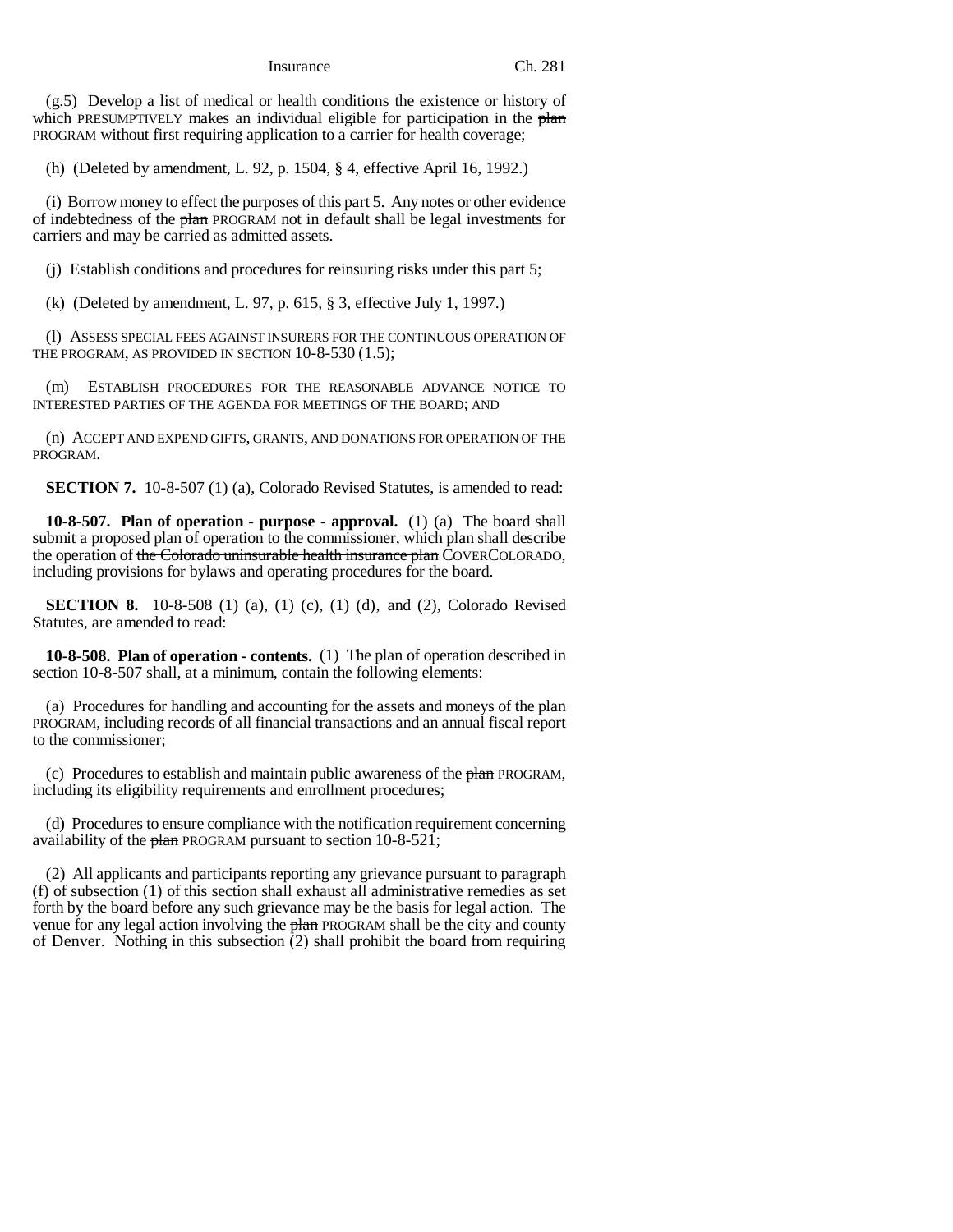binding arbitration for the final adjudication of any grievance.

**SECTION 9.** 10-8-509 (1) and (2), Colorado Revised Statutes, are amended to read:

**10-8-509. Administering carrier.** (1) The administering carrier shall perform all administrative, eligibility, and claims payment functions relating to the plan PROGRAM, including:

(a) Establishing a billing procedure for collection of premiums from insureds PARTICIPANTS. Billings shall be made on a periodic basis as determined by the board, which shall not be more frequent than a monthly billing.

(b) Assuring timely payment of benefits to insureds PARTICIPANTS, including:

(I) Making available information relating to the proper manner of submitting a claim for benefits to the plan PROGRAM and providing forms upon which submissions shall be made;

(II) Evaluating the eligibility of each claim for payment under the APPLICABLE HEALTH BENEFIT plan and administering each claim consistent with the standards of the industry and pursuant to guidelines established by the board;

(III) Notifying each claimant within thirty days after receiving a properly completed and executed proof of claim whether the claim is accepted, rejected, or compromised;

(IV) Ensuring that each accepted or compromised claim is paid within forty-five days of its acceptance or compromise.

(c) Submitting regular reports to the board regarding the operation of the plan PROGRAM. The frequency, content, and form of the reports shall be as determined by the board.

(d) Paying claims expenses from the premium payments received from or on behalf of insureds PARTICIPANTS. If the payments for claims expenses exceed the portion of premiums allocated by the board for payment of claims expenses, the board shall provide for additional funds for payment of claims expenses.

(e) Determining net written and earned premiums, the expense of administration, and the paid and incurred losses for each year and reporting such information to the board and the commissioner in a form and manner prescribed by the commissioner.

(f) Accepting payments of premiums from insureds PARTICIPANTS.

(g) Repealed.

(2) The board shall establish its own competitive bidding process to select a carrier or third party administrator to serve as the administering carrier and to select one or more vendors to provide services that may be necessary to administer the plan PROGRAM. The board shall evaluate bids submitted based on the criteria it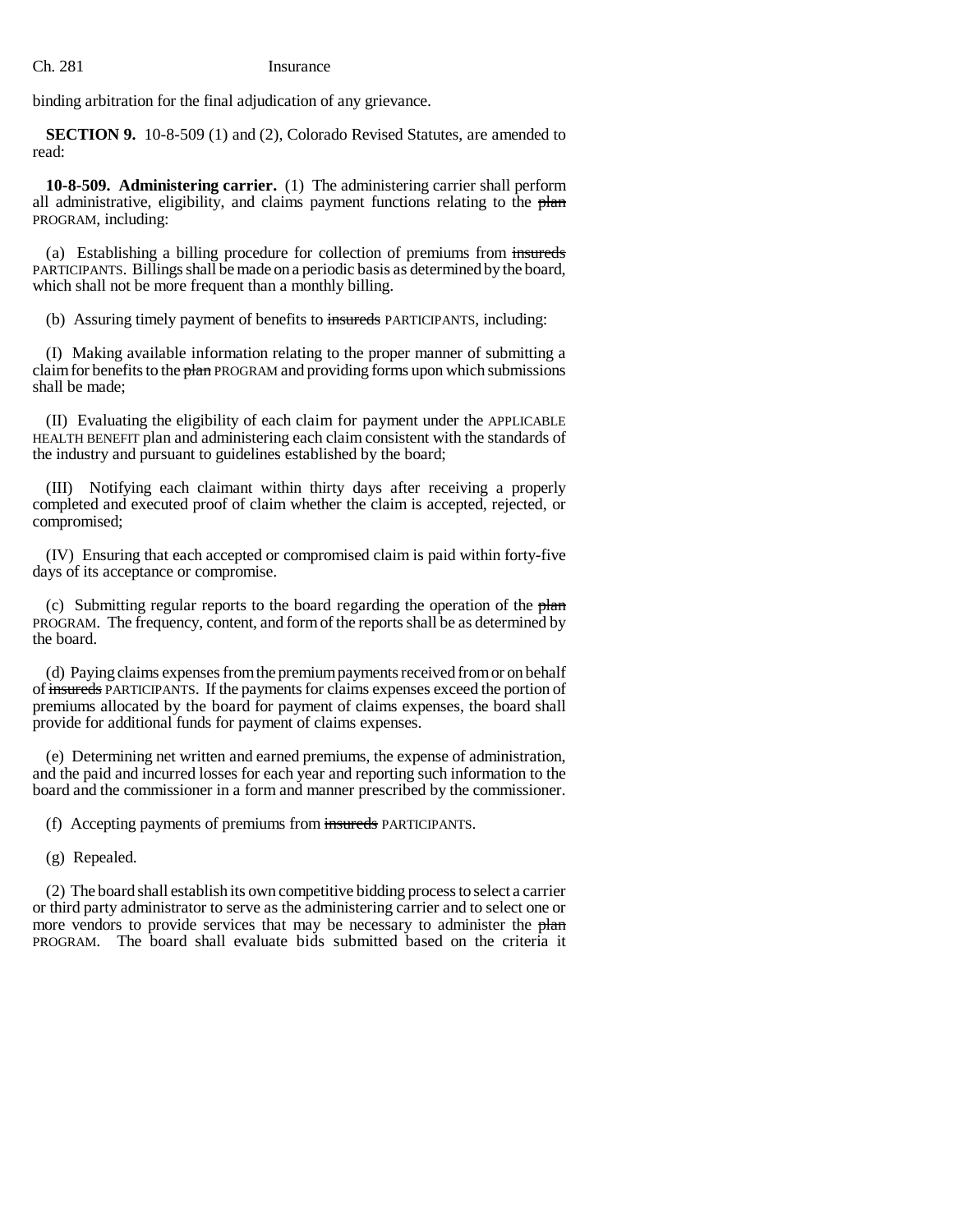establishes and shall not be subject to the provisions of article 103 of title 24, C.R.S., in making such selections.

**SECTION 10.** 10-8-510, Colorado Revised Statutes, is amended to read:

**10-8-510. Program - examination - financial report.** (1) Not later than July 1, 1991, and July 1 of each succeeding year, the board shall submit an audited financial report for the plan PROGRAM for the preceding calendar year to the commissioner in a form provided or prescribed by the commissioner.

(2) The financial status of the  $\frac{1}{2}$  PROGRAM shall be subject to examination by the commissioner or the commissioner's designee. Such examinations shall be conducted at least once every five years.

**SECTION 11.** 10-8-512 (1) and (3), Colorado Revised Statutes, are amended to read:

**10-8-512. Premiums - standard risk rate.** (1) Premiums charged for the policies issued HEALTH BENEFIT PLANS OFFERED by the plan PROGRAM shall be based on the standard risk rate calculated pursuant to subsection (2) of this section and shall not be unreasonable in relation to the benefits provided, the risk experience, and the reasonable actual expenses of providing the benefits. Rates and schedules may be adjusted by the board for appropriate risk factors in accordance with established actuarial underwriting practices.

(3) (a) Premium rates for coverage under the  $\frac{\partial^2 u}{\partial x^2}$  PROGRAM shall not exceed one hundred fifty percent of the standard risk rate established pursuant to subsection (2) of this section.

(b) THE BOARD SHALL INCREASE THE PREMIUM RATES TO AN AVERAGE OF ONE HUNDRED THIRTY-FIVE PERCENT OF THE STANDARD RISK RATE ESTABLISHED PURSUANT TO SUBSECTION (2) OF THIS SECTION NO LATER THAN JULY 1, 2002.

**SECTION 12.** 10-8-513, Colorado Revised Statutes, is amended to read:

**10-8-513. Eligibility for coverage under the program.** (1) Except for those individuals who meet the criteria set forth in subsection (2) of this section AND EXCEPT AS PROVIDED IN SECTION 10-8-513.5, any individual who is a resident of this state, UNLESS EXEMPTED BY SUBSECTION (4) OF THIS SECTION, and who has been residing in the United States under the color of law for at least six months, including children who have been placed for adoption, as defined in section 10-16-104  $(16.5)$ (6.5) or are under the legal guardianship of a resident of Colorado, shall be eligible for coverage under the plan PROGRAM, if such individual is able to provide evidence satisfactory to the administering carrier that such individual meets one of the following conditions:

(a) Such individual has applied to a carrier for a health benefit plan and:

(I) Such application has been rejected or refused because of the health or medical condition of the applicant; or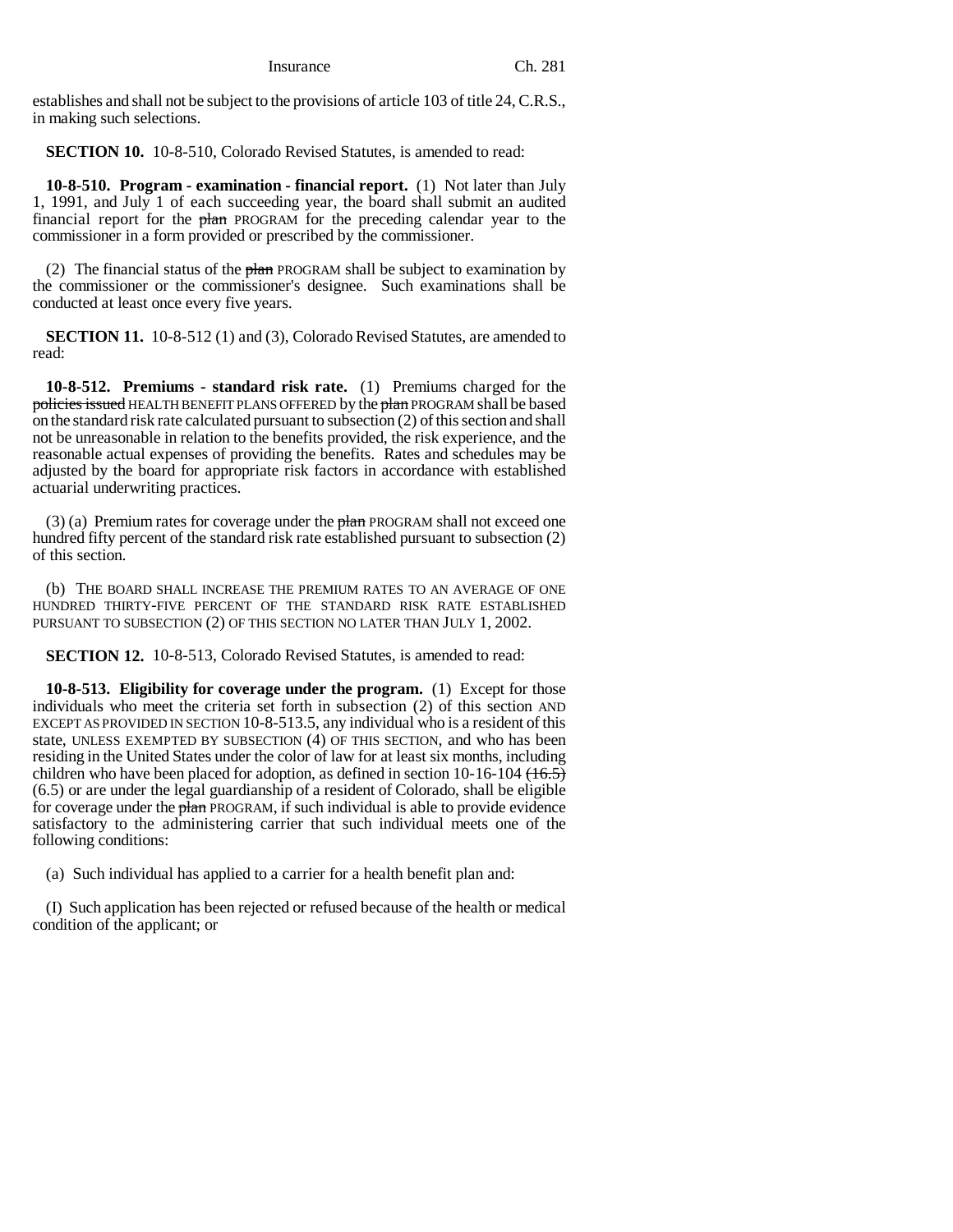(II) Such application has been accepted, but at a premium rate exceeding the rate available through the plan PROGRAM; or

(III) Such application was accepted with a reduction or exclusion of coverage for a preexisting medical or health condition for a period exceeding six months.

(b) Such individual has a history of any medical or health condition that is on the PRESUMPTIVE CONDITIONS list  $\frac{f}{f}$  any, adopted by the board pursuant to section  $10-8-506$  (1) (g.5).

(c) Such individual has had a health benefit plan involuntarily terminated by a carrier in this state for any reason other than nonpayment of a premium or premiums.

(1.5) FOR THE PURPOSES OF PARAGRAPH (a) OF SUBSECTION (1) OF THIS SECTION, A REJECTION, EXCESSIVE RATE, OR EXCLUSION BY A CARRIER OFFERING ONLY STOP-LOSS OR EXCESS LOSS INSURANCE TO A SELF-INSURED GROUP HEALTH PLAN SHALL NOT BE SATISFACTORY EVIDENCE OF ELIGIBILITY.

(2) The following individuals shall not be eligible for coverage under the  $$ PROGRAM:

(a) Those who are eligible for health care services under the "Colorado Medical Assistance Act", article 4 of title 26, C.R.S.;

(a.5) Those who fail to pay any  $\frac{\partial^2 f}{\partial x^2}$  PROGRAM premium when due;

(b) Those whose coverage under the plan PROGRAM has been terminated less than twelve months prior to the date of the current application;

(c) Those who have received five hundred thousand ONE MILLION dollars in benefits from the plan PROGRAM;

(d) Those who are inmates or residents of public institutions;

(e) Those who are eligible for any other health benefit plan, including any public program, that provides coverage for health care services, REGARDLESS OF WHETHER SUCH OTHER HEALTH BENEFIT PLAN COVERS ALL HEALTH CARE SERVICES OR CATEGORIES OF SERVICES THAT SUCH INDIVIDUALS MAY FROM TIME TO TIME NEED, except as provided in subparagraphs  $(II)$  and  $(III)$  of paragraph  $(a)$  of subsection  $(1)$ of this section; AND

(f) Those who owe any tax when due under the provisions of the "Colorado Income Tax Act of 1987", article 22 of title 39, C.R.S. For the purposes of this paragraph (f), the board may obtain information regarding an eligible individual or insured's income tax status from the department of revenue. Those FOR WHOM THE PROGRAM PREMIUMS ARE PAID OR REIMBURSED, DIRECTLY OR INDIRECTLY, UNDER ANY PUBLIC PROGRAM; BY ANY FEDERAL, STATE, OR LOCAL GOVERNMENT AGENCY OR POLITICAL SUBDIVISION; OR BY ANY PRIVATE ENTITY OR PERSON, INCLUDING A HEALTH CARE PROFESSIONAL, HEALTH CARE FACILITY, OTHER HEALTH CARE PROVIDER, OR PHARMACEUTICAL COMPANY, IF ANY SUCH PAYER COULD FINANCIALLY BENEFIT FROM THE COVERAGE OF AN INDIVIDUAL UNDER THE PROGRAM. NOTWITHSTANDING ANY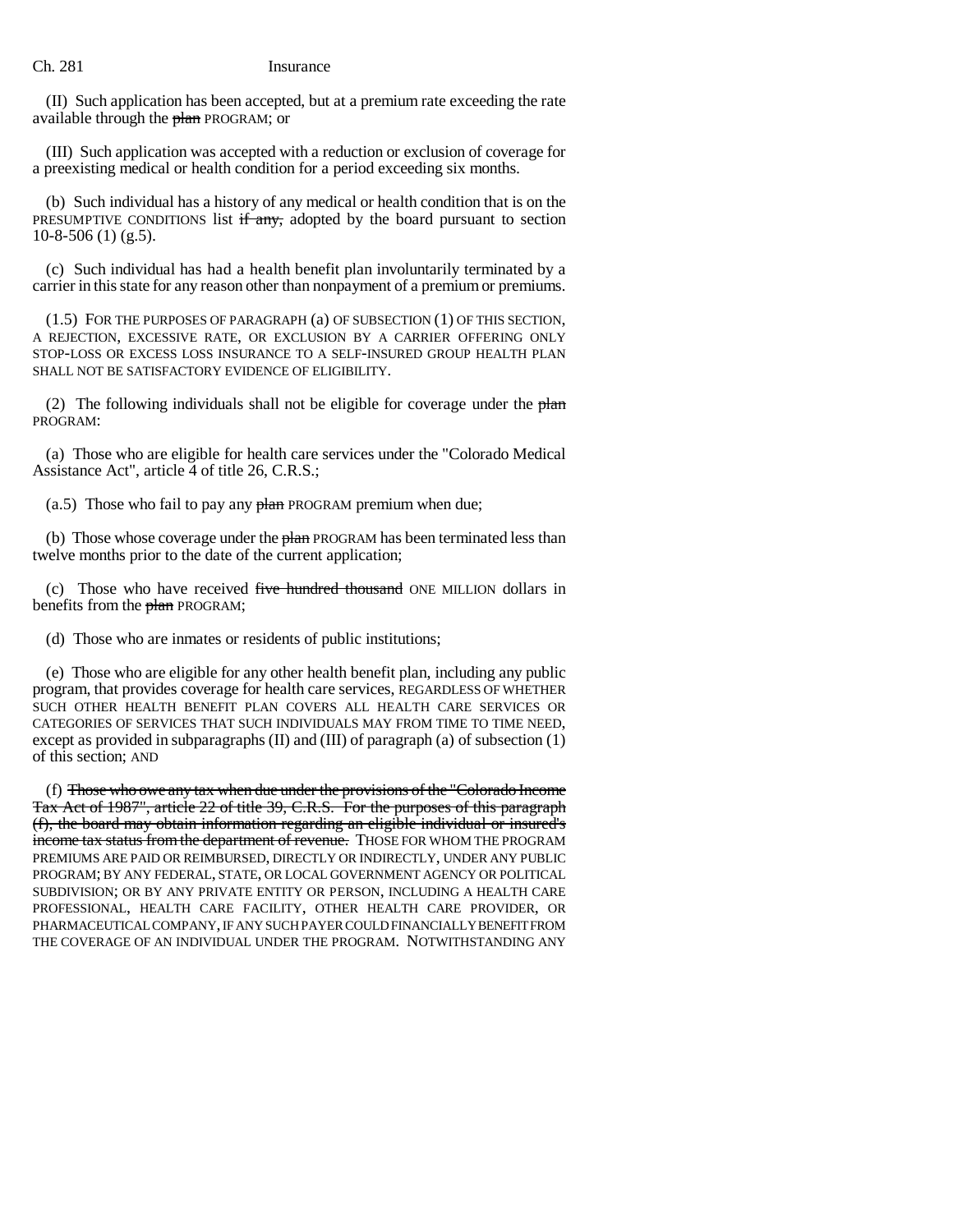OTHER PROVISION IN THIS PARAGRAPH (f), THE BOARD, ON ITS OWN DISCRETION, MAY IMPLEMENT ONE OR MORE MODEL PROGRAMS INVOLVING SUCH FUNDING OF PROGRAM PREMIUMS IF SUCH MODEL PROGRAM IS FISCALLY RESPONSIBLE IN THE USE OF PROGRAM FUNDS AND CONSISTENT WITH SECTION 10-8-502.

(3) Dependents of insureds PARTICIPANTS shall also be eligible for coverage under the plan, if such dependents meet one or more of the criteria set forth in subsection (1) of this section PROGRAM.

(4) THE RESIDENCY REQUIREMENT SHALL BE WAIVED FOR ANY INDIVIDUAL WHO HAS BEEN A PARTICIPANT IN A PROGRAM SIMILAR TO COVERCOLORADO IN ANOTHER STATE AND WHO, WITHIN THIRTY DAYS OF RELOCATING TO THIS STATE, APPLIES FOR COVERAGE UNDER THE PROGRAM.

(5) NOTWITHSTANDING ANY PROVISION OF THIS SECTION TO THE CONTRARY, AN INDIVIDUAL SHALL NOT LOSE ELIGIBILITY FOR THE PROGRAM SOLELY BECAUSE A MEMBER OF THE INDIVIDUAL'S FAMILY PAYS, IN WHOLE OR IN PART, THE PREMIUMS FOR THE PROGRAM.

**SECTION 13.** Part 5 of article 8 of title 10, Colorado Revised Statutes, is amended BY THE ADDITION OF A NEW SECTION to read:

**10-8-513.5. Federally eligible individuals.** (1) ON OR AFTER JULY 1, 2001, ANY INDIVIDUAL WHO MEETS THE DEFINITION OF "FEDERALLY ELIGIBLE INDIVIDUAL" PURSUANT TO SECTION 10-16-105.5 (1) SHALL BE ELIGIBLE FOR COVERAGE UNDER THE PROGRAM AND SHALL NOT BE SUBJECT TO THE ELIGIBILITY REQUIREMENTS OF SECTION 10-8-513.

(2) A DEPENDENT OF A FEDERALLY ELIGIBLE INDIVIDUAL SHALL BE ELIGIBLE FOR COVERAGE UNDER THE PROGRAM IF THE DEPENDENT SATISFIES THE DEFINITION OF "DEPENDENT" SET FORTH IN SECTION 10-16-102 (14).

(3) THE PROGRAM MAY, BUT NEED NOT, OFFER THE FEDERALLY ELIGIBLE INDIVIDUAL THE SAME HEALTH BENEFIT PLANS OFFERED TO INDIVIDUALS ELIGIBLE UNDER SECTION 10-8-513; EXCEPT THAT ANY HEALTH BENEFIT PLAN OFFERED SHALL MEET THE REQUIREMENTS OF THIS PART 5 WITH RESPECT TO BENEFITS AND PREMIUMS.

**SECTION 14.** 10-8-514, Colorado Revised Statutes, is amended to read:

**10-8-514. Deductibles - coinsurance.** (1) Any insured PARTICIPANT may select coverage from a choice of deductibles offered by the board. Such choice shall include deductibles of not less than three hundred dollars nor more than two FIVE thousand dollars.

(2) There shall be a mandatory coinsurance requirement in excess of the mandatory deductible THE BOARD SHALL ESTABLISH SUCH COINSURANCE REQUIREMENTS AND OUT-OF-POCKET EXPENSE MAXIMUMS FOR EACH OF THE HEALTH BENEFIT PLANS AS IT SHALL DEEM COMPARABLE TO THOSE OFFERED IN THE GROUP HEALTH COVERAGE MARKET IN COLORADO.

(3) For any policy year in which payment ceilings established by the board are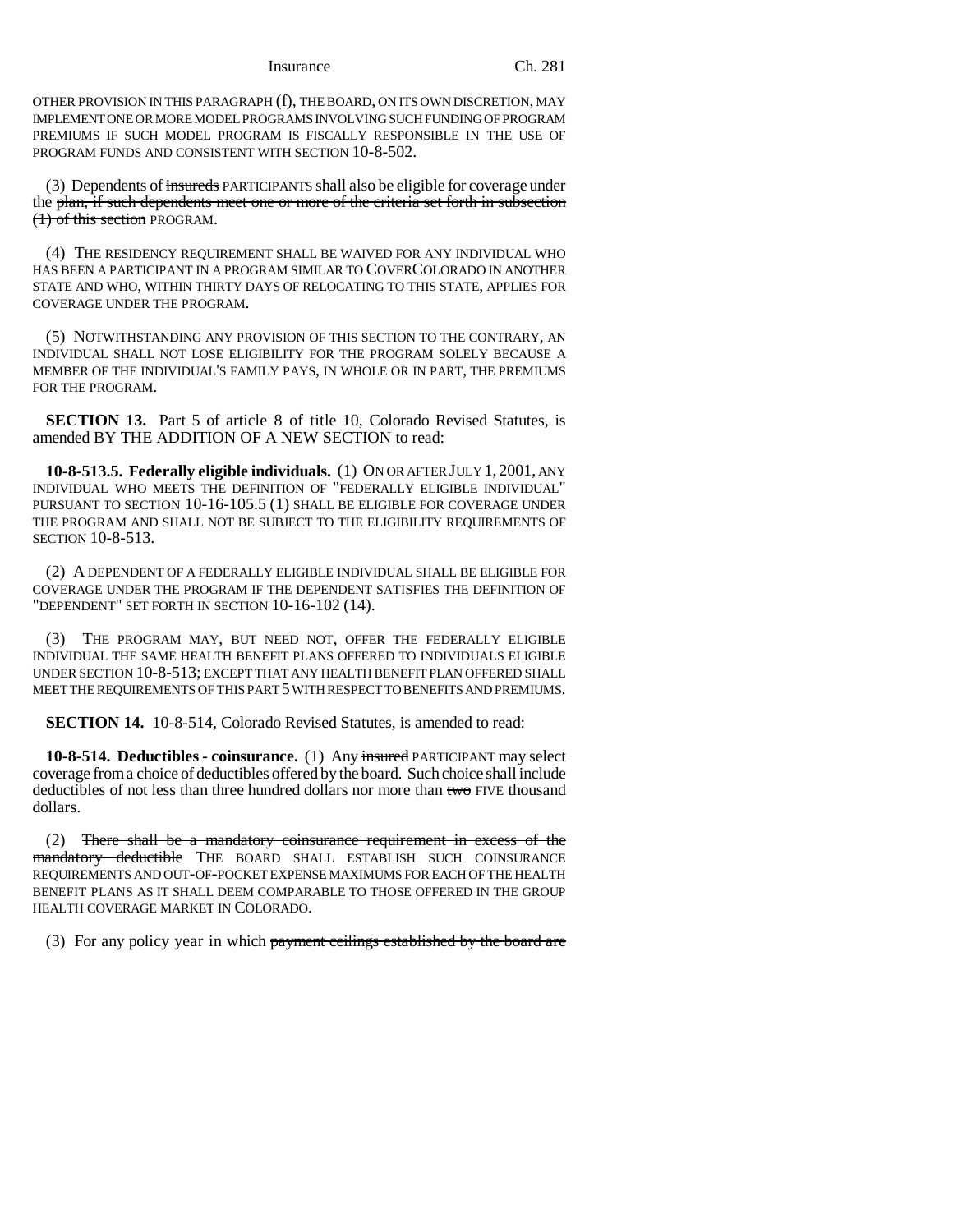reached, the plan A PARTICIPANT'S OUT-OF-POCKET MAXIMUM IS REACHED, THE PROGRAM shall pay ninety ONE HUNDRED percent of all additional covered costs incurred by the insured PARTICIPANT.

**SECTION 15.** 10-8-515, Colorado Revised Statutes, is amended to read:

**10-8-515. Maximum benefit.** The maximum lifetime benefit per insured is five hundred thousand ONE MILLION dollars as provided in section 10-8-525.

**SECTION 16.** 10-8-516 (1) and (2), Colorado Revised Statutes, are amended to read:

**10-8-516. Preexisting conditions.** (1) Coverage under the plan PROGRAM shall exclude charges or expenses incurred during the first six months following the effective date of coverage as to any preexisting condition that is not defined more restrictively than an injury, sickness, or pregnancy for which a person incurred charges, received medical treatment, consulted a health care professional, or took prescription drugs within the six-month period immediately preceding the effective date of coverage.

(2) The  $\frac{\partial^2 u}{\partial x^2}$  PROGRAM shall give credit for the period of time an eligible individual had qualifying previous coverage for the preexisting condition that was continuous to a date not more than ninety days prior to the effective date of coverage.

**SECTION 17.** 10-8-518, Colorado Revised Statutes, is amended to read:

**10-8-518. Nonduplication of benefits.** (1) The plan HEALTH BENEFIT PLANS OF THE PROGRAM shall be the last payor of benefits whenever any other HEALTH benefit PLAN or source of third party payment is available.

(2) The  $plan$  PROGRAM shall have a cause of action against  $an$  insured A PARTICIPANT for the recovery of the amount of any benefits paid which THAT are not for health care services covered under the APPLICABLE HEALTH BENEFIT plan. Future benefits due under the APPLICABLE HEALTH BENEFIT plan may be reduced or denied as a setoff against any amount recoverable under this subsection (2).

**SECTION 18.** 10-8-519, Colorado Revised Statutes, is amended to read:

**10-8-519. Provisions of policies.** (1) A policy HEALTH BENEFIT PLAN offered under this part 5 shall provide that the plan PROGRAM is obligated to renew the policy until the first day on which the individual in whose name the policy HEALTH BENEFIT PLAN is issued first becomes eligible for medicare coverage, except as otherwise provided in this part 5. The plan PROGRAM is not obligated to renew the policy of any individual that WHO fails to pay any plan premium when due.

(2) The premium rates for policies under the plan HEALTH BENEFIT PLANS OFFERED BY THE PROGRAM shall not be changed except on a class basis and with a clear disclosure in the policy HEALTH BENEFIT PLAN of the right of the plan PROGRAM to make such changes.

**SECTION 19.** 10-8-521, Colorado Revised Statutes, is amended to read: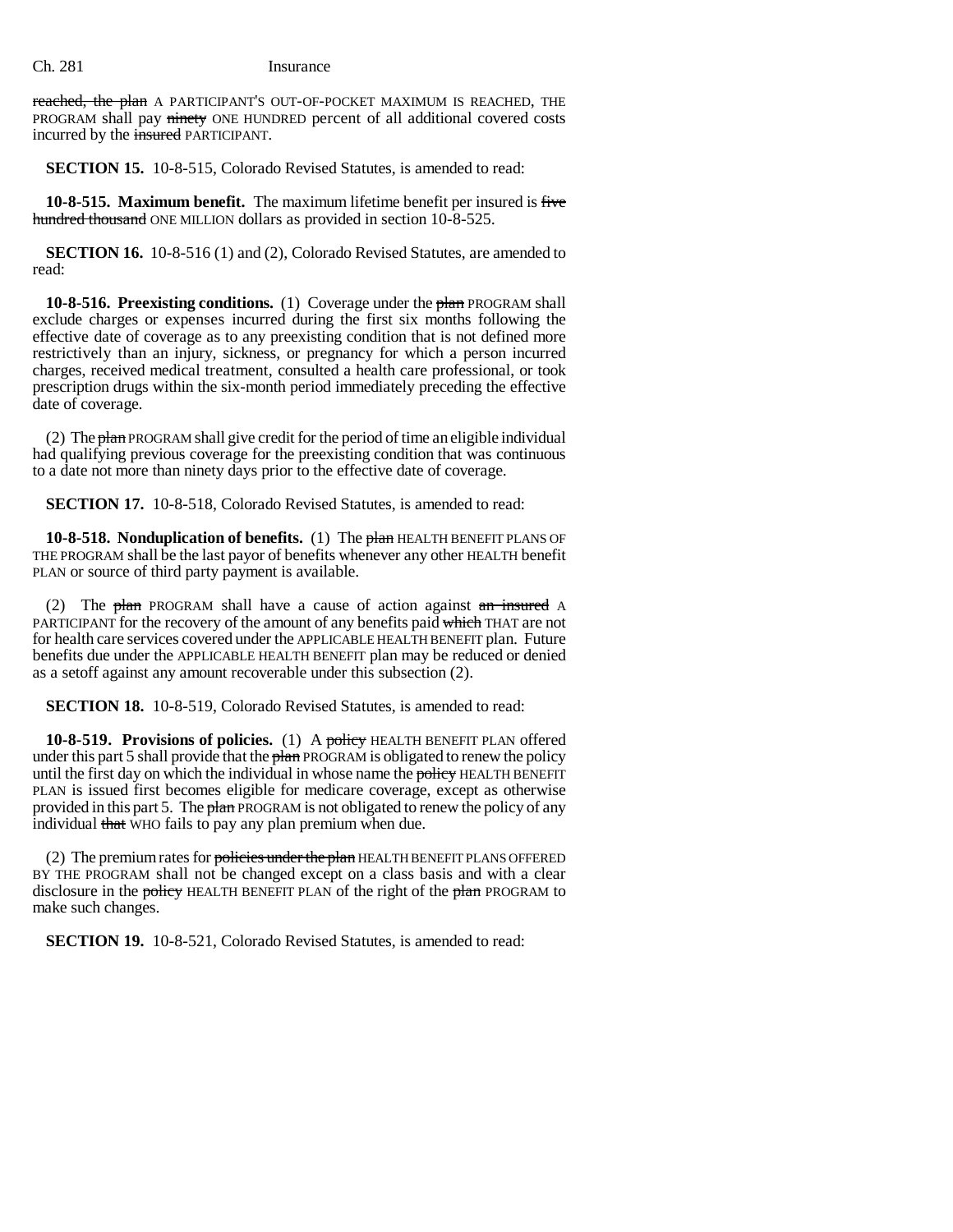**10-8-521. Notice to residents.** If any individual who is a resident of this state applies to a carrier for a health benefit plan and the carrier responds to such application as described in section  $10-8-513(1)(a)$ , OR IF ANY FEDERALLY ELIGIBLE INDIVIDUAL APPLIES TO A CARRIER FOR A HEALTH BENEFIT PLAN, the carrier shall give the individual written notice that the individual may be eligible for coverage under the plan PROGRAM, including information about available benefits, exclusions, and premium subsidies, and the name, address, and telephone number of the plan PROGRAM.

**SECTION 20.** 10-8-522, Colorado Revised Statutes, is amended to read:

**10-8-522. Liability.** The members of the board shall not be individually or jointly and severally liable for their participation in the plan PROGRAM or for any action taken in good faith under the provisions of this part 5.

**SECTION 21.** 10-8-523, Colorado Revised Statutes, is amended to read:

**10-8-523. Tax exemption.** The plan PROGRAM shall be exempt from any tax levied by this state or any of its political subdivisions.

**SECTION 22.** 10-8-525, Colorado Revised Statutes, is amended to read:

**10-8-525. Benefits - availability - maximum coverage.** Every eligible individual may purchase from the plan PROGRAM a policy which HEALTH BENEFIT PLAN THAT extends coverage for major medical expenses OR, IN THE CASE OF THE FEDERALLY ELIGIBLE INDIVIDUAL, THAT EXTENDS COMPREHENSIVE COVERAGE. Such policies HEALTH BENEFIT PLANS shall be renewable annually, except as otherwise provided in this part 5. Any such policy HEALTH BENEFIT PLAN shall pay for the health care services that are covered under this part 5, subject to the deductible and coinsurance payments and other cost containment controls authorized under this part 5 and subject to a lifetime limit of five hundred thousand ONE MILLION dollars per insured individual.

**SECTION 23.** 10-8-526, Colorado Revised Statutes, is amended to read:

**10-8-526. Expenses covered.** Policies HEALTH BENEFIT PLANS issued pursuant to this part 5 shall cover expenses incurred for health care services or articles or items related thereto which TO SUCH SERVICES OR ARTICLES THAT are medically necessary, subject to the cost containment controls authorized by this part 5; except that such coverage shall not extend to costs for such services or articles over and above the reasonable and customary charge in the locality and shall not extend to services or articles which THAT are not prescribed by a physician who is licensed to practice in the state or jurisdiction where such services or articles are provided. Such services shall include but not be limited to care for acute illnesses and ongoing care for the treatment of the insured's uninsurable condition. Coverage shall be at least comparable to that issued on a group basis in the market.

**SECTION 24.** The introductory portion to 10-8-527 (1), 10-8-527 (1) (b), the introductory portion to 10-8-527 (1) (d) (I), and 10-8-527 (1) (I), Colorado Revised Statutes, are amended to read: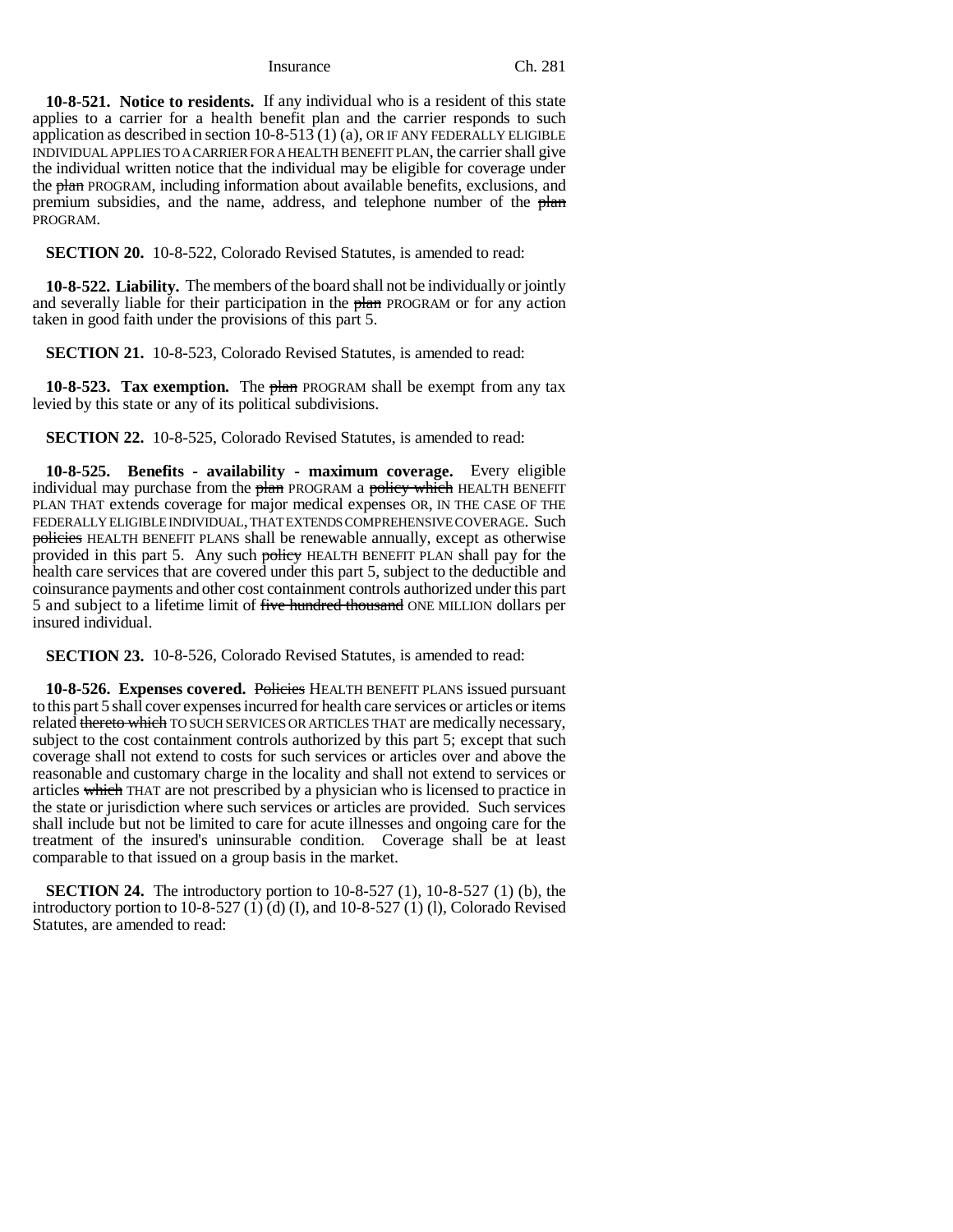**10-8-527. Expenses excluded.** (1) Policies HEALTH BENEFIT PLANS issued pursuant to this part 5 shall CLEARLY DISCLOSE THOSE SERVICES, ITEMS, OR SUPPLIES THAT ARE not cover COVERED expenses, INCLUDING, BUT NOT LIMITED TO, EXPENSES incurred for:

(b) Services rendered prior to the effective date of coverage under this plan THE APPLICABLE HEALTH BENEFIT PLAN for the person on whose behalf the expense is incurred;

(d) (I) Services or charges incurred by the insured which PARTICIPANT THAT are otherwise covered by:

(1) Service of a blood donor and any fee for failure of the insured PARTICIPANT to replace the first three pints of blood provided in each calendar year;

**SECTION 25.** 10-8-528, Colorado Revised Statutes, is amended to read:

**10-8-528. Other health benefit plans not excluded.** Nothing in this part 5 shall be construed to prohibit the plan PROGRAM from issuing additional health benefit plans with provisions other than those provided in this part 5 which THAT, in the opinion of the board, may be of benefit to the citizens of the state.

**SECTION 26.** 10-8-529, Colorado Revised Statutes, is amended to read:

**10-8-529. Insolvency, impairment, or dissolution.** In the event of any insolvency or impairment or dissolution of the plan PROGRAM by the general assembly, the commissioner shall have those rights and duties specified in parts 4 and 5 of article 3 of this title to assure abatement of any delinquency or the orderly termination of the affairs and obligations of the plan PROGRAM.

**SECTION 27.** 10-8-530, Colorado Revised Statutes, is amended to read:

**10-8-530. Funding of program - repeal.** (1) The plan PROGRAM shall be funded by the following:

(a) Moneys credited pursuant to section  $38-13-116.5$  (1) (c), C.R.S.;

(b) Premiums charged pursuant to section 10-8-512;

(c) Moneys remaining in the Colorado uninsurable health insurance plan COVERCOLORADO cash fund, created pursuant to this section, as it existed prior to July 1, 1997;

(d) SPECIAL FEES ASSESSED AGAINST INSURERS AS PROVIDED IN SUBSECTION (1.5) OF THIS SECTION;

(e) ANY MONEYS ACCEPTED THROUGH GIFTS, GRANTS, OR DONATIONS RECEIVED BY THE BOARD FOR OPERATION OF THE PROGRAM.

(1.5) (a) THE PROGRAM MAY ASSESS AGAINST INSURERS SUCH SPECIAL FEES AS MAY BE REASONABLE AND NECESSARY FOR THE OPERATION OF THE PROGRAM. THE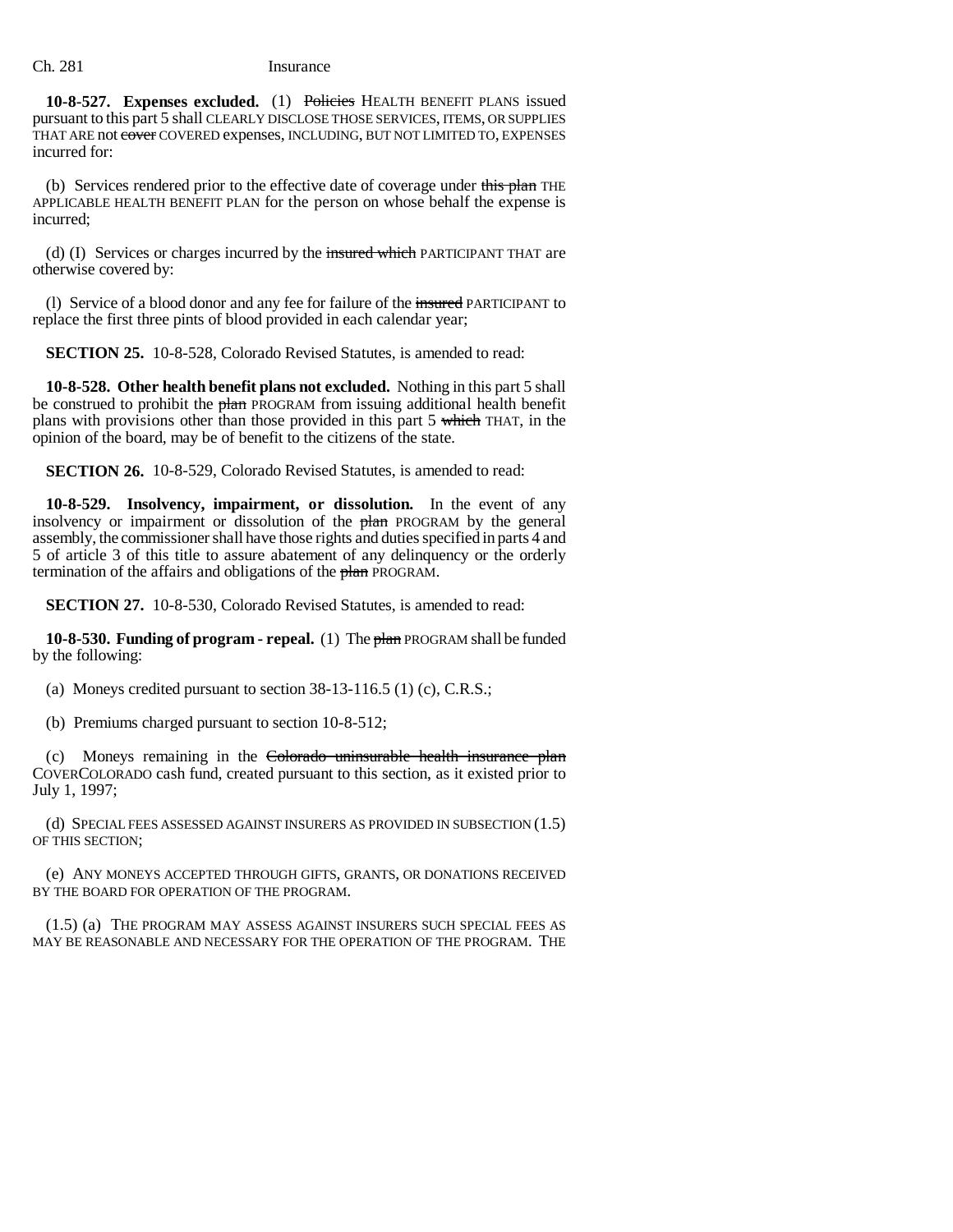SPECIAL FEES SHALL BE ASSESSED ON A PROSPECTIVE, PER CAPITA BASIS, WITH THE AMOUNT OF THE SPECIAL FEE ASSESSED TO EACH INSURER EQUAL TO THE NUMBER OF LIVES INSURED BY THE INSURER IN THE STATE OF COLORADO, AS OF DECEMBER 31 OF THE PREVIOUS YEAR, MULTIPLIED BY THE PER CAPITA ASSESSMENT. SPECIAL FEES SHALL BE ASSESSED ONLY WHEN IT IS DETERMINED BY THE BOARD THAT THE PROJECTED OPERATING REVENUES OF THE PROGRAM, COMBINED WITH THE PROJECTED CASH BALANCE OF THE COVERCOLORADO CASH FUND AND THE BALANCE OF ANY FUNDS HELD OR INVESTED BY THE BOARD OR THE ADMINISTERING CARRIER, WILL NOT BE ADEQUATE, OVER THE NEXT TWELVE-MONTH PERIOD, TO PROVIDE FOR THE PROJECTED CLAIMS, ADMINISTRATIVE EXPENSES, RESERVES FOR CLAIMS INCURRED BUT NOT REPORTED, AND SURPLUS EQUAL TO TEN PERCENT OF PROJECTED CLAIMS. ALL SPECIAL FEES COLLECTED SHALL BE USED TO PAY THE ADMINISTRATIVE EXPENSES AND THE LOSSES RELATED TO ELIGIBLE INDIVIDUALS. NO PART OF THE SPECIAL FEES SHALL BE USED TO PAY FOR THE ADMINISTRATIVE EXPENSES OR LOSSES OF ANY ELIGIBLE DEPENDENTS WHO HAVE CHOSEN COVERAGE UNDER THE PROGRAM. IN THE EVENT THAT ANY INSURER FAILS TO PAY ITS SPECIAL FEE TO THE PROGRAM IN ACCORDANCE WITH THE TIME FRAMES SET FORTH BY RULE, THE COMMISSIONER IS AUTHORIZED TO UTILIZE ALL POWERS CONFERRED ON THE COMMISSIONER BY THE INSURANCE LAWS OF THIS STATE TO ENFORCE PAYMENT OF THE SPECIAL FEES.

(b) (I) THE COMMISSIONER SHALL PROMULGATE RULES TO IMPLEMENT THIS SUBSECTION (1.5), INCLUDING, BUT NOT LIMITED TO:

(A) THE REASONABLE TIME FRAMES FOR THE DETERMINATION OF THE NEED FOR AN EQUITABLE ASSESSMENT AND FOR THE BILLING AND COLLECTION OF SUCH FEES;

(B) THE PROCESS FOR DETERMINING THE PER CAPITA ASSESSMENT;

(C) ANY PROCEDURES FOR THE APPROVAL OF DEFERRAL OR ABATEMENT OF SPECIAL FEES, IN WHOLE OR IN PART, INCLUDING, BUT NOT LIMITED TO, THE CREATION OF A CREDIT AGAINST THE AMOUNT OF AN ASSESSMENT OWED BY AN INSURER FOR SUCH INSURER WHO ISSUES A SUBSTANTIAL NUMBER OF HEALTH BENEFIT PLANS TO PERSONS WHO ARE ELIGIBLE FOR THE PROGRAM; AND

(D) THE EQUITY OF THE ASSESSMENT.

(II) IN PROMULGATING SUCH RULES FOR AN EQUITABLE ASSESSMENT, THE COMMISSIONER SHALL GIVE CONSIDERATION TO:

(A) THE VOLUME OF PREMIUM DOLLARS RECEIVED BY A STOP-LOSS INSURER RELATIVE TO THE NUMBER OF COVERED LIVES INSURED BY THAT INSURER AND ANY OTHER FACTORS; AND

(B) THE BUDGET AND RATE SETTING DEADLINES OF THE INSURERS.

(III) IN PROMULGATING SUCH RULES, THE COMMISSIONER SHALL INCLUDE PROVISIONS THAT NOTICE OF THE FIRST ASSESSMENT SHALL BE PROVIDED TO THE INSURERS NO LATER THAN FEBRUARY 1, 2002, AND THAT PAYMENT FOR SUCH ASSESSMENT SHALL BE MADE NO EARLIER THAN JUNE 1, 2003.

(c) PRIOR TO NOTICE OF THE FIRST ASSESSMENT TO BE PAID BY INSURERS AND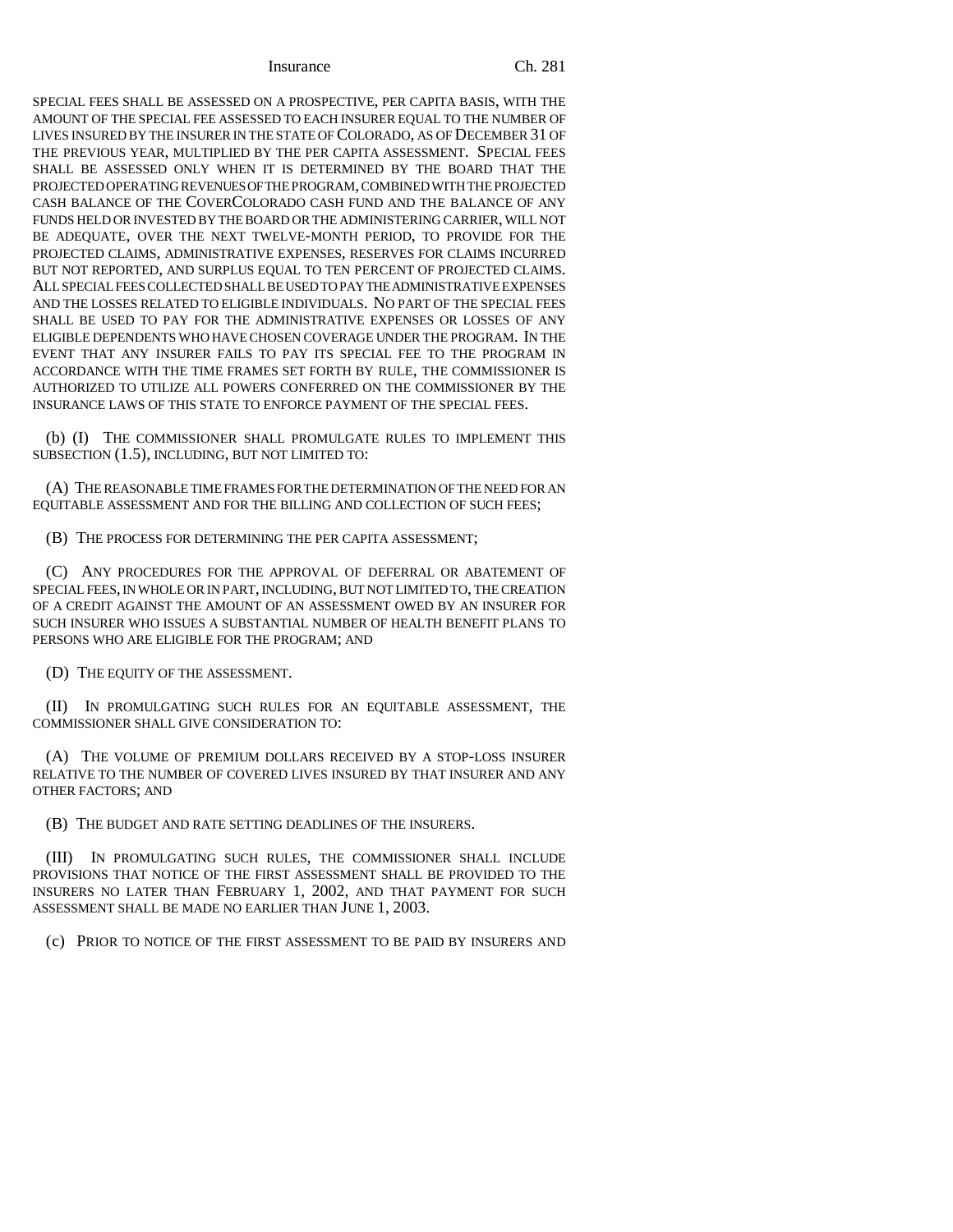PRIOR TO AN INCREASE IN THE AMOUNT OF THE ASSESSMENT PURSUANT TO THIS SUBSECTION (1.5), THE BOARD SHALL OBTAIN AT LEAST TWO ACTUARIAL EVALUATIONS OF THE AMOUNT OF THE ASSESSMENT.

(d) THE DEPARTMENT OF REGULATORY AGENCIES IN COOPERATION WITH THE DIVISION OF INSURANCE SHALL CONDUCT A REVIEW OF THE EFFICACY OF THE ASSESSMENT PURSUANT TO SECTION 24-34-104, C.R.S. SUCH REVIEW SHALL BE COMPLETED BY OCTOBER 15,2007. THE DIVISION OF INSURANCE SHALL MAKE COPIES OF THE REPORT AVAILABLE TO EVERY MEMBER OF THE GENERAL ASSEMBLY.

(e) IN THE EVENT THE ASSESSMENT PURSUANT TO THIS SUBSECTION (1.5) EQUALS FIFTY PERCENT OF THE ADMINISTRATIVE AND CLAIMS EXPENSES TOTALED THAT ARE PROJECTED FOR THE PROGRAM, THE BOARD SHALL CONDUCT A REVIEW OF THE PREMIUM LEVELS, BENEFIT DESIGN, COSTS OF ADMINISTRATION, COST CONTAINMENT MEASURES AVAILABLE, AND ANY OTHER FACTORS THAT MIGHT CONTRIBUTE TO THE CONTINUED FINANCIAL SOLVENCY OF THE PROGRAM. SUCH REVIEW SHALL BE PRESENTED TO THE MEMBERS OF THE JOINT BUDGET COMMITTEE WITHIN NINETY DAYS AFTER AN ASSESSMENT THAT EQUALS FIFTY PERCENT OF THE EXPENSES OF THE PROGRAM IS MADE.

(f) EACH INSURER IS REQUIRED TO RECOUP OVER A REASONABLE LENGTH OF TIME A SUM REASONABLY CALCULATED TO RECOUP THE AMOUNT OF ANY ASSESSMENT TO BE PAID BY THE INSURER FOR COVERCOLORADO PURSUANT TO THIS SUBSECTION (1.5). AMOUNTS RECOUPED SHALL NOT BE CONSIDERED PREMIUMS FOR ANY OTHER PURPOSE, INCLUDING THE COMPUTATION OF GROSS PREMIUM TAX OR AGENT'S COMMISSION.

(g) FOR PURPOSES OF THIS SUBSECTION (1.5), "LIVES INSURED" DOES NOT INCLUDE PERSONS WHO RECEIVE HEALTH BENEFITS THROUGH MEDICAID, MEDICARE, OR THE CHILDREN'S BASIC HEALTH PLAN PURSUANT TO ARTICLE 19 OF TITLE 26, C.R.S.

(h) THIS SUBSECTION (1.5) IS REPEALED, EFFECTIVE JULY 1, 2008.

(2) Funds collected pursuant to paragraph (a) of subsection (1) of this section shall be transmitted to the state treasurer, who shall credit the same to the Colorado uninsurable health insurance plan COVERCOLORADO cash fund, which fund is hereby created in the state treasury. The moneys in the fund are hereby subject to annual appropriation by the general assembly for the purposes of this part 5, including payment of administrative expenses, funding of the losses of the plan PROGRAM, and maintenance of such reserves as may be required by the commissioner. All moneys, including interest earned on the investment or deposit of moneys in the Colorado uninsurable health insurance plan COVERCOLORADO cash fund, shall remain in the fund and shall not revert to the general fund of the state at the end of any fiscal year.

(3) Premiums shall be collected by the administering carrier in accordance with section 10-8-509 (1), with all premiums collected used to pay the administrative expenses and the losses of the plan PROGRAM. Any funds that are not immediately needed to pay administrative expenses shall be invested as determined by the board.

(4) ANY SPECIAL FEES ASSESSED SHALL BE COLLECTED BY AND DEPOSITED INTO THE ACCOUNTS OF THE PROGRAM, FOR USE AS PROVIDED IN SUBSECTION (1.5) OF THIS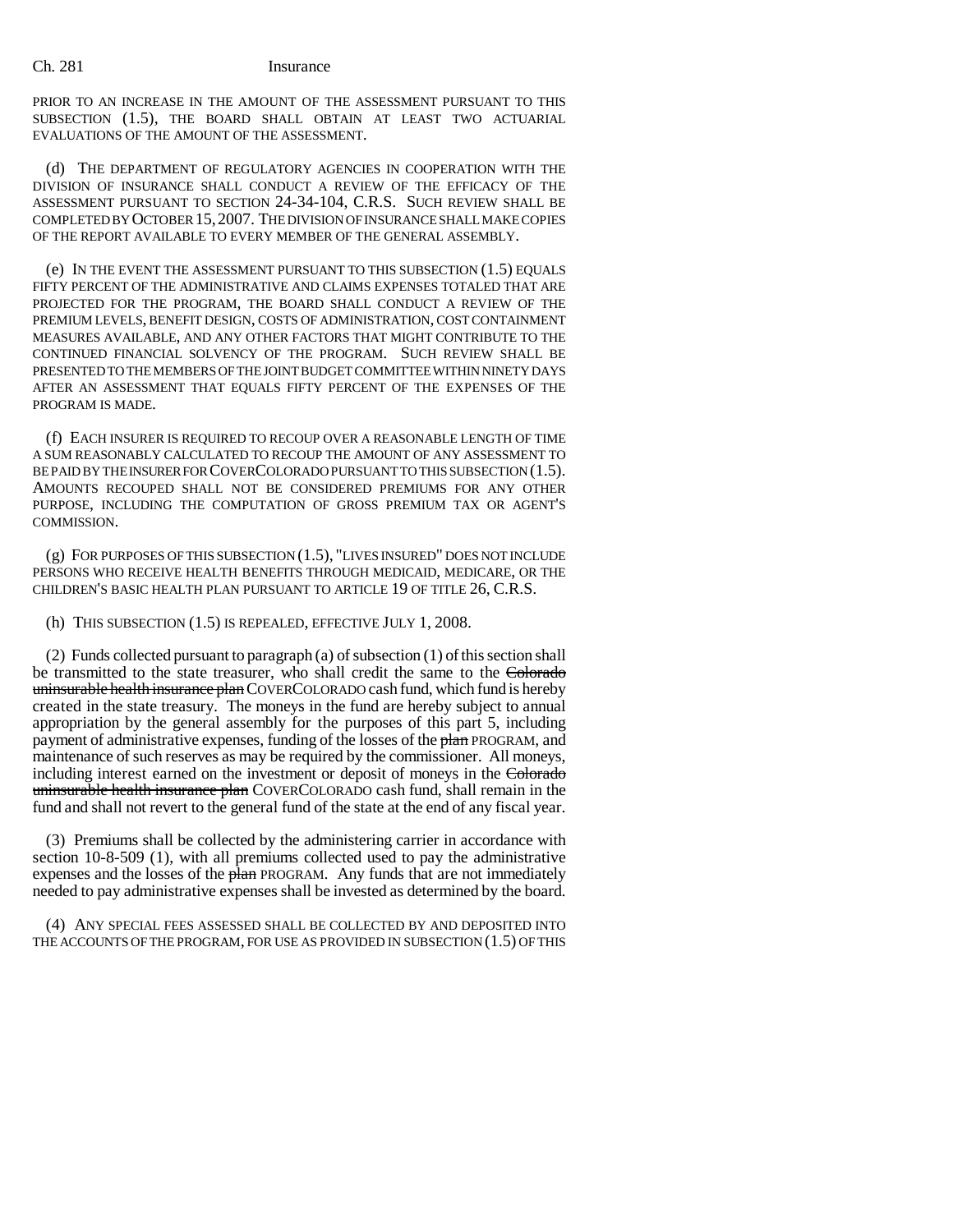SECTION. ANY FUNDS THAT ARE NOT IMMEDIATELY NEEDED TO PAY EXPENSES AND LOSSES SHALL BE INVESTED AS DETERMINED BY THE BOARD IN ACCORDANCE WITH INVESTMENT GUIDELINES SET FORTH IN ITS PLAN OF OPERATION.

**SECTION 28. Repeal.** 10-8-531, Colorado Revised Statutes, is repealed as follows:

**10-8-531. Oversight of Colorado uninsurable health insurance plan - health, environment, welfare, and institutions committees of senate and house of representatives.** The health, environment, welfare, and institutions committees of the senate and house of representatives, on or after July 1, 1992, shall review the implementation and evaluate the effectiveness of the Colorado uninsurable health insurance plan. No later than January 1, 1993, the health, environment, welfare, and institutions committees of the senate and house of representatives shall make recommendations to the general assembly about the operation, administration, and funding of the plan.

**SECTION 29.** 24-77-102 (15) (b), Colorado Revised Statutes, is amended BY THE ADDITION OF A NEW SUBPARAGRAPH to read:

**24-77-102. Definitions.** As used in this article, unless the context otherwise requires:

(15) (b) "Special purpose authority" includes, but is not limited to:

(XII) COVERCOLORADO, CREATED PURSUANT TO SECTION 10-8-501, C.R.S.

**SECTION 30.** 10-14-503, Colorado Revised Statutes, is amended to read:

**10-14-503. Exemptions.** Except as provided in this section, societies shall be governed by the provisions of this article and shall be exempt from all other provisions of the insurance statutes of this state unless the terms of such statutes expressly apply to societies, or unless any such insurance statute is specifically made applicable to societies by this article. Societies shall comply with the applicable provisions of <del>section</del> SECTIONS 10-3-109 (2), 10-3-208, AND 10-8-530 (1.5); part 7 of article 3 of this title; and article 16 of this title.

**SECTION 31.** 10-16-102, Colorado Revised Statutes, is amended BY THE ADDITION OF THE FOLLOWING NEW SUBSECTIONS to read:

**10-16-102. Definitions.** As used in this article, unless the context otherwise requires:

(10.5) "CHURCH PLAN" SHALL HAVE THE SAME MEANING AS SET FORTH IN 29 U.S.C. SEC. 1002 (33) OF THE FEDERAL "EMPLOYEE RETIREMENT INCOME SECURITY ACT OF 1974".

(20.5) "GOVERNMENT PLAN" SHALL HAVE THE SAME MEANING AS SET FORTH IN 29 U.S.C. SEC. 1002 (32) OF THE FEDERAL "EMPLOYEE RETIREMENT INCOME SECURITY ACT OF 1974", AND AS IN ANY FEDERAL GOVERNMENTAL PLAN.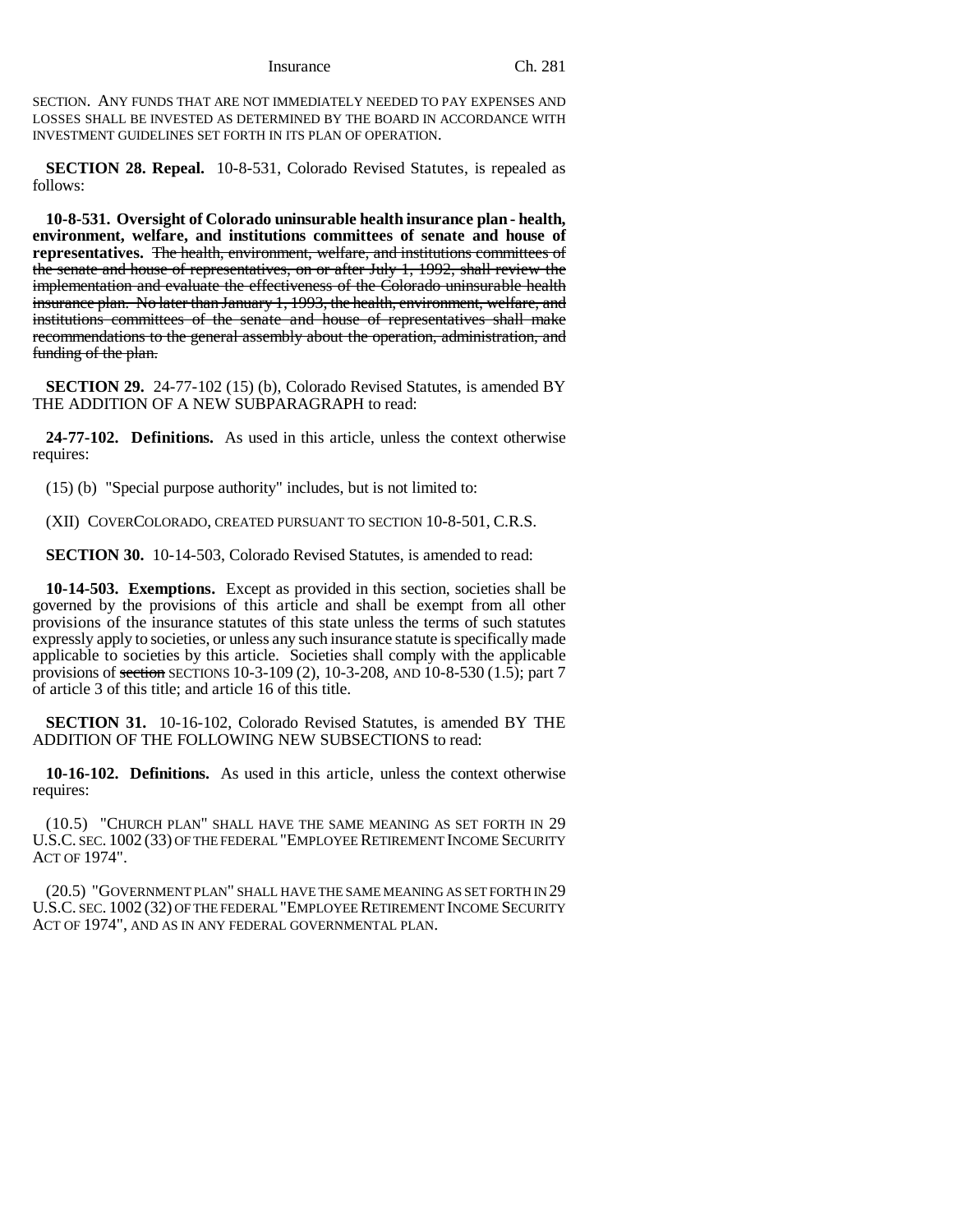**SECTION 32.** 10-16-105.5 (1) and (2), Colorado Revised Statutes, are amended to read:

**10-16-105.5. Individual health plans - federally eligible individual - limited guarantee issue.** (1) Every carrier offering individual health benefit plans in Colorado shall offer and accept for enrollment pursuant to subsection  $(2)$  of this section every eligible individual who applies for coverage within sixty-two days after termination of such individual's prior coverage and shall not impose any preexisting condition exclusions or limitations on the new coverage; except that this requirement shall not apply to carriers offering coverage only through bona fide associations or to carriers offering individual coverage only through conversion policies. As used in this section, "FEDERALLY eligible individual" means an individual:

(a) For whom, as of the date on which the individual seeks coverage, the aggregate of periods of creditable coverage is eighteen months or more and whose most recent prior creditable coverage was under a group HEALTH plan. As used in this section, 'group HEALTH plan" means a small or large group health benefit plan, an employer-sponsored plan, an employee welfare benefit plan, a government plan, or a church plan AN EMPLOYEE WELFARE BENEFIT PLAN AS DEFINED IN 29 U.S.C. SEC. 1002(1) OF THE FEDERAL "EMPLOYEE RETIREMENT INCOME SECURITY ACT OF 1974" TO THE EXTENT THAT THE PLAN PROVIDES HEALTH CARE SERVICES, INCLUDING ITEMS AND SERVICES PAID FOR AS HEALTH CARE SERVICES, TO EMPLOYEES OR THEIR DEPENDENTS DIRECTLY OR THROUGH INSURANCE REIMBURSEMENT OR OTHERWISE. A "GROUP HEALTH PLAN" INCLUDES A GOVERNMENT OR CHURCH PLAN.

(b) Who is not eligible for coverage under a group health benefit plan, medicare, or medicaid and does not have other health benefit plan coverage;

(c) Whose most recent coverage was not terminated as a result of nonpayment of premiums or fraud; and

(d) Who did not turn down an offer of continuation coverage if it was offered and who subsequently exhausted such coverage.

(2) A carrier shall meet the requirements of subsection  $(1)$  of this section if:

(a) The carrier offers at least two different health benefit policy forms, both of which are designed for, are made generally available and actively marketed to, and enroll both eligible and other individuals; and

(b) The offering of policy forms includes, at a minimum:

(I) The policy forms for health benefit plan coverage with the largest and next to largest premiums volume of all such policy forms offered by the issuer in Colorado; or

(II) A lower-level coverage policy form and a higher-level coverage policy form which include benefits substantially similar to other individual health insurance coverage offered by the issuer in Colorado and are covered under a risk adjustment, risk spreading, or financial subsidization method consistent with federal regulations. As used in this subparagraph (II):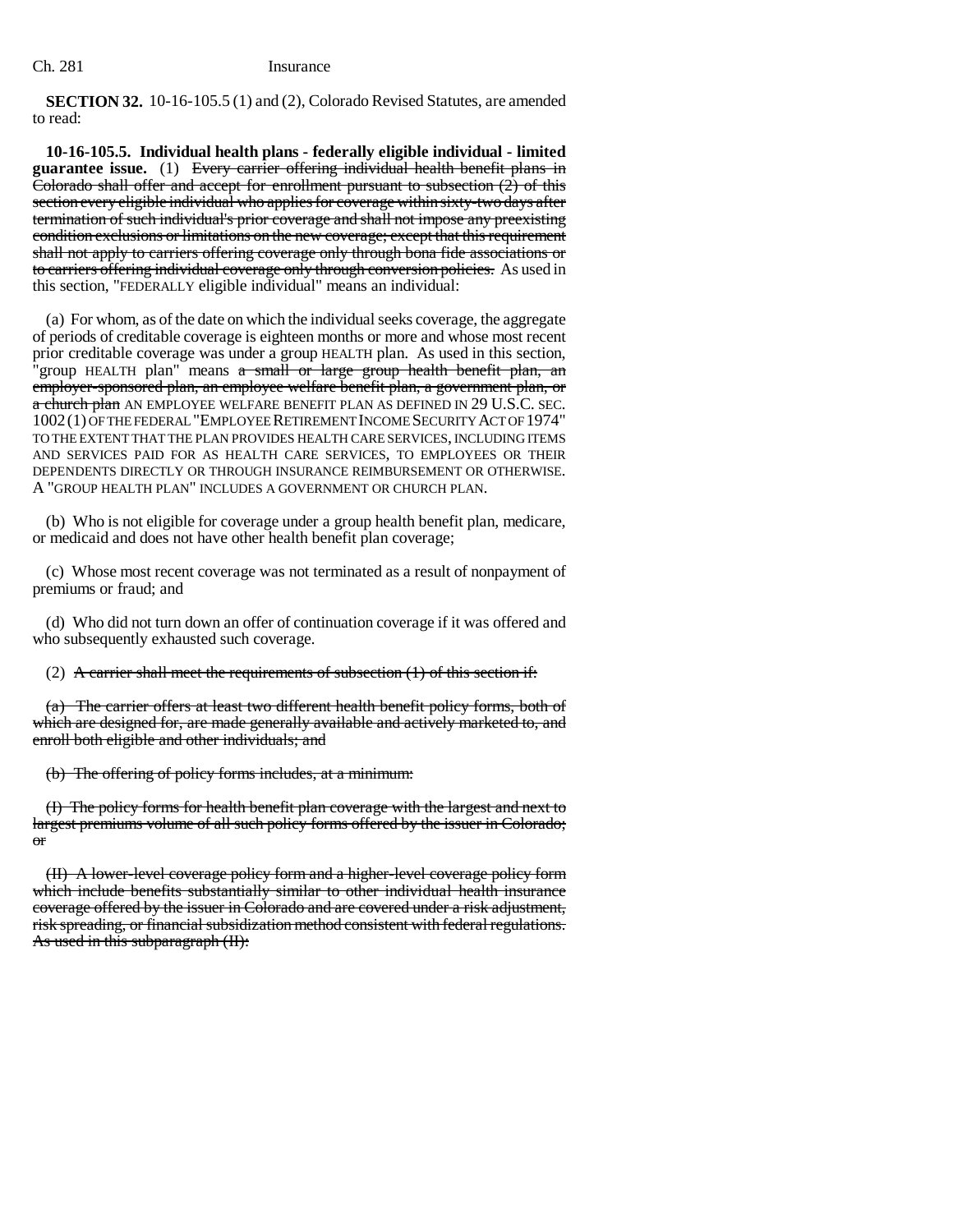(A) "Higher-level coverage" means a policy form for which the actuarial value of the benefits under the coverage is at least fifteen percent greater than the actuarial value of lower-level coverage offered by the carrier in Colorado, and the actuarial value of the benefits under the coverage is at least one hundred percent but not greater than one hundred twenty percent of the policy form weighted average.

(B) "Lower-level coverage" means a policy form for which the actuarial value of the benefits under the coverage is at least eighty-five percent but not greater than one hundred percent of the policy form weighted average.

(C) "Policy form weighted average" means the average actuarial value of the benefits provided by all the health insurance coverage issued (as elected by the carrier) either by that carrier or, if such data are available, by all carriers in Colorado in the individual health benefit plan market during the previous year (not including coverage issued under this section), weighted by enrollment for the different coverage. COVER COLORADO IS HEREBY DESIGNATED THE STATE ALTERNATIVE MECHANISM FOR HEALTH CARE COVERAGE OF FEDERALLY ELIGIBLE INDIVIDUALS, IN ACCORDANCE WITH THE FEDERAL "HEALTH INSURANCE PORTABILITY AND ACCOUNTABILITY ACT OF 1996". ON AND AFTER JULY 1, 2001, EVERY CARRIER OFFERING INDIVIDUAL HEALTH BENEFIT PLANS IN COLORADO SHALL PROMPTLY PROVIDE WRITTEN NOTICE PURSUANT TO SECTION 10-8-521 TO ALL FEDERALLY ELIGIBLE INDIVIDUALS WHO APPLY FOR INDIVIDUAL HEALTH BENEFIT PLAN COVERAGE. COVERCOLORADO SHALL ACCEPT FOR ENROLLMENT EVERY FEDERALLY ELIGIBLE INDIVIDUAL WHO APPLIES FOR COVERAGE WITHIN SIXTY-TWO DAYS AFTER TERMINATION OF SUCH INDIVIDUAL'S PRIOR COVERAGE AND SHALL NOT IMPOSE ANY PREEXISTING CONDITION EXCLUSIONS OR LIMITATIONS ON THE NEW COVERAGE. THE HEALTH CARE COVERAGE OFFERED BY COVERCOLORADO SHALL BE COMPREHENSIVE COVERAGE, WITH BENEFITS SUBSTANTIALLY THE SAME AS THOSE OTHERWISE OFFERED TO INDIVIDUALS ELIGIBLE FOR COVERCOLORADO. THE PREMIUMS CHARGED BY COVERCOLORADO SHALL BE THE SAME AS THE PREMIUMS OTHERWISE CHARGED TO INDIVIDUALS ELIGIBLE FOR COVERCOLORADO AND SHALL BE SUBJECT TO THE LIMITS SET FORTH IN SECTION 10-8-512 (3).

**SECTION 33.** 10-16-302 (1), Colorado Revised Statutes, is amended to read:

**10-16-302. Incorporation and organization - exemptions.** (1) Any nonprofit corporation organized under the laws of the state of Colorado for the purpose of establishing, maintaining, and operating a nonprofit plan, whereby prepaid hospital care, medical-surgical care, and other health services are made available to persons who become subscribers to such plan under a contract with the corporation, or for the purpose of providing long-term care insurance to persons pursuant to a contract with the corporation shall be subject to and governed by the provisions of part 1 of this article and this part 3 and, except as provided in this article and elsewhere in this title, shall not be subject to the laws of this state relating to insurance or insurance companies. The provisions of section SECTIONS 10-3-109  $(2)$ , 10-3-128, and 10-8-530 (1.5); articles 1 and 2 of this title; and parts 4, 5, 7, 8, 11, and 12 of article 3 of this title, to the extent applicable, shall govern corporations organized pursuant to the provisions of this part 3.

**SECTION 34.** 10-16-421 (1), Colorado Revised Statutes, is amended to read: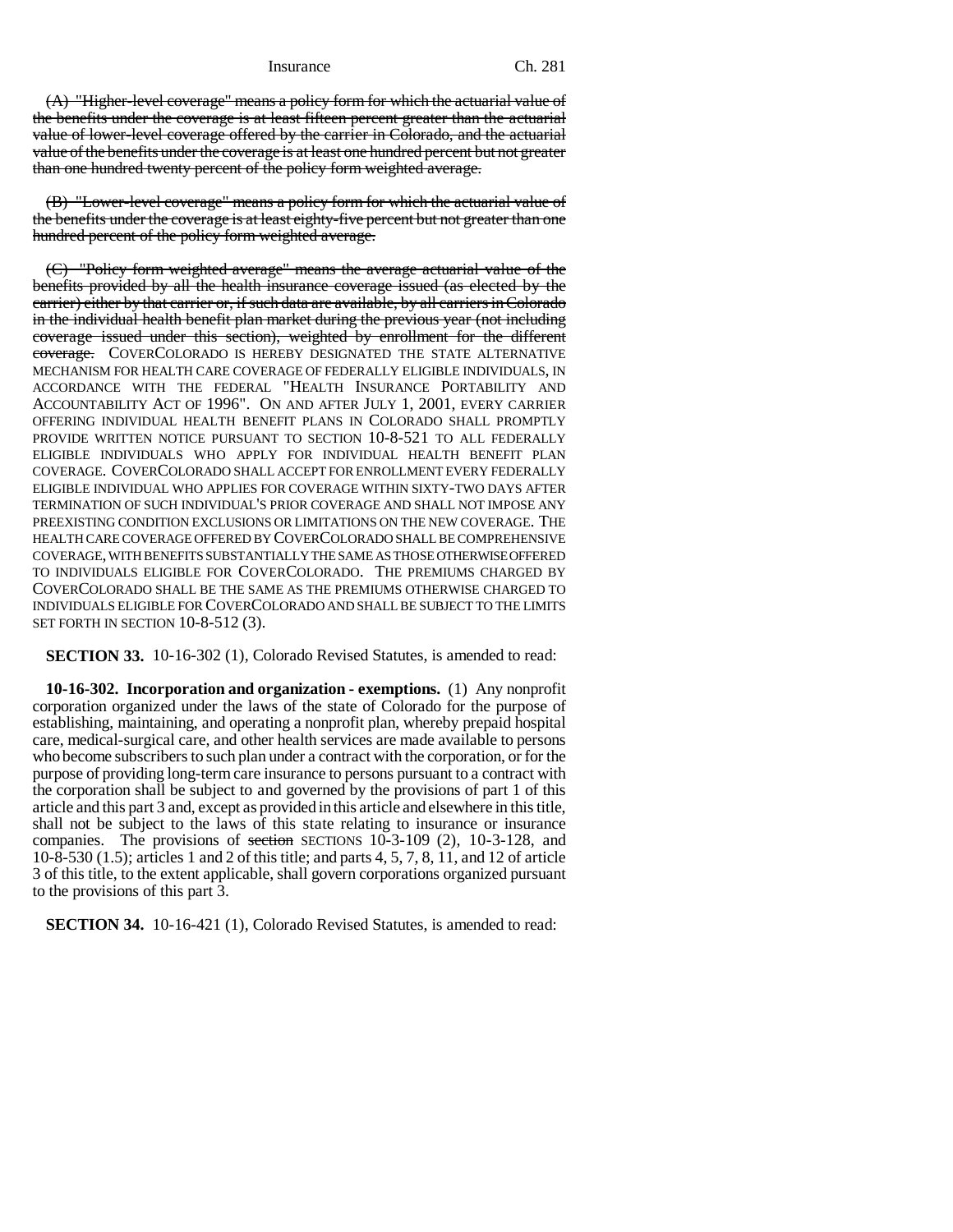**10-16-421. Statutory construction and relationship to other laws.** (1) Except for sections  $10-1-102$ ,  $10-1-121$ ,  $10-1-122$ ,  $10-3-109$  (2),  $10-3-118$ ,  $10-3-128$ , and 10-3-208 (7), AND 10-8-530 (1.5), and parts 4 to 8 of article 3 of this title, and as otherwise provided in this article, the provisions of the insurance law and provisions of nonprofit hospital, medical-surgical, and health service corporation laws shall not be applicable to any health maintenance organization granted a certificate of authority under this part 4.

**SECTION 35.** 10-3-109 (2), Colorado Revised Statutes, is amended to read:

**10-3-109. Reports, statements, assessments, and maintenance of records publication - penalties for late filing, late payment, or failure to maintain.** (2) If any annual report,  $\sigma$ r statement, OR PAYMENT OF SPECIAL FEES ASSESSED PURSUANT TO SECTION 10-8-530 from any entity regulated by the division of insurance is not filed by the date specified by law or by rules and regulations of the commissioner, the commissioner may assess a penalty of up to one hundred dollars per day for each day after the date an annual statement, or report, OR ASSESSMENT OF SPECIAL FEES is due from any such entity.

**SECTION 36.** 10-3-1104 (1) (r), Colorado Revised Statutes, is amended to read:

**10-3-1104. Unfair methods of competition and unfair or deceptive acts or practices.** (1) The following are defined as unfair methods of competition and unfair or deceptive acts or practices in the business of insurance:

(r) Advising an employer to arrange for or arranging for an employee or an employee's dependent to apply to a plan developed pursuant to the "Colorado Uninsurable HIGH RISK Health Insurance Plan Act<sup>"</sup>, under part 5 of article 8 of this title, for the purpose of separating such employee or employee's dependent from any group health coverage provided in connection with such employee's employment;

**SECTION 37.** 10-16-102 (13.7) (d), Colorado Revised Statutes, is amended to read:

**10-16-102. Definitions.** As used in this article, unless the context otherwise requires:

(13.7) "Creditable coverage" means benefits or coverage provided under:

(d) A state health benefits risk pool (including but not limited to the Colorado uninsurable health insurance plan COVERCOLORADO); or

**SECTION 38.** 10-20-103 (8) (e), Colorado Revised Statutes, is amended to read:

**10-20-103. Definitions.** As used in this article, unless the context otherwise requires:

(8) "Member insurer" means any insurer licensed or who holds a certificate of authority in this state to write any kind of insurance for which coverage is provided pursuant to section 10-20-104 and includes any insurer whose license or certificate of authority in this state may have been suspended, revoked, not renewed, or